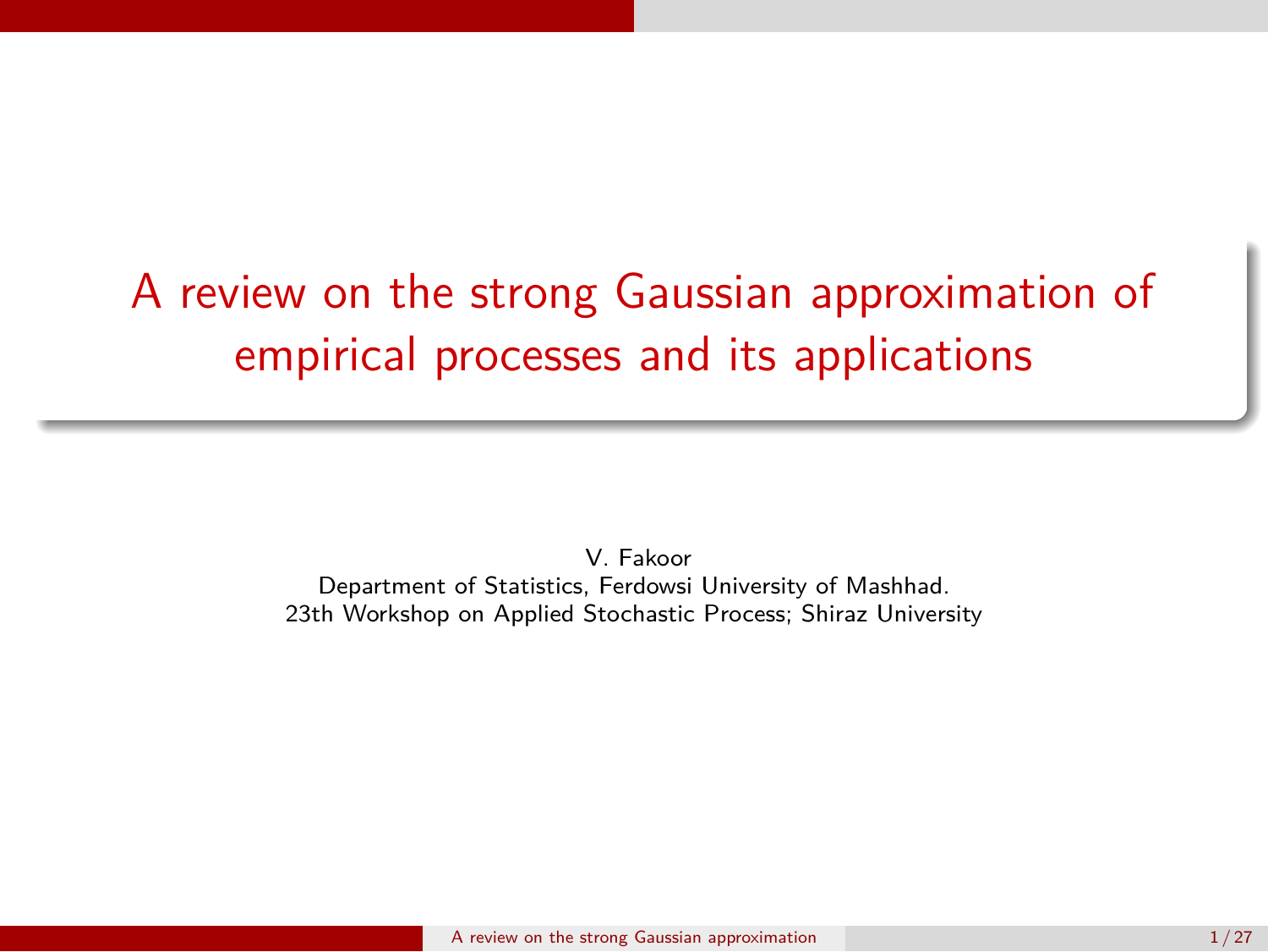## **Contents**

- **·** Definition
- Motivation and history
- the Komlós, Major, Tusnády (KMT) approximation
- **•** Extensions
- Application: Nonparametric density estimation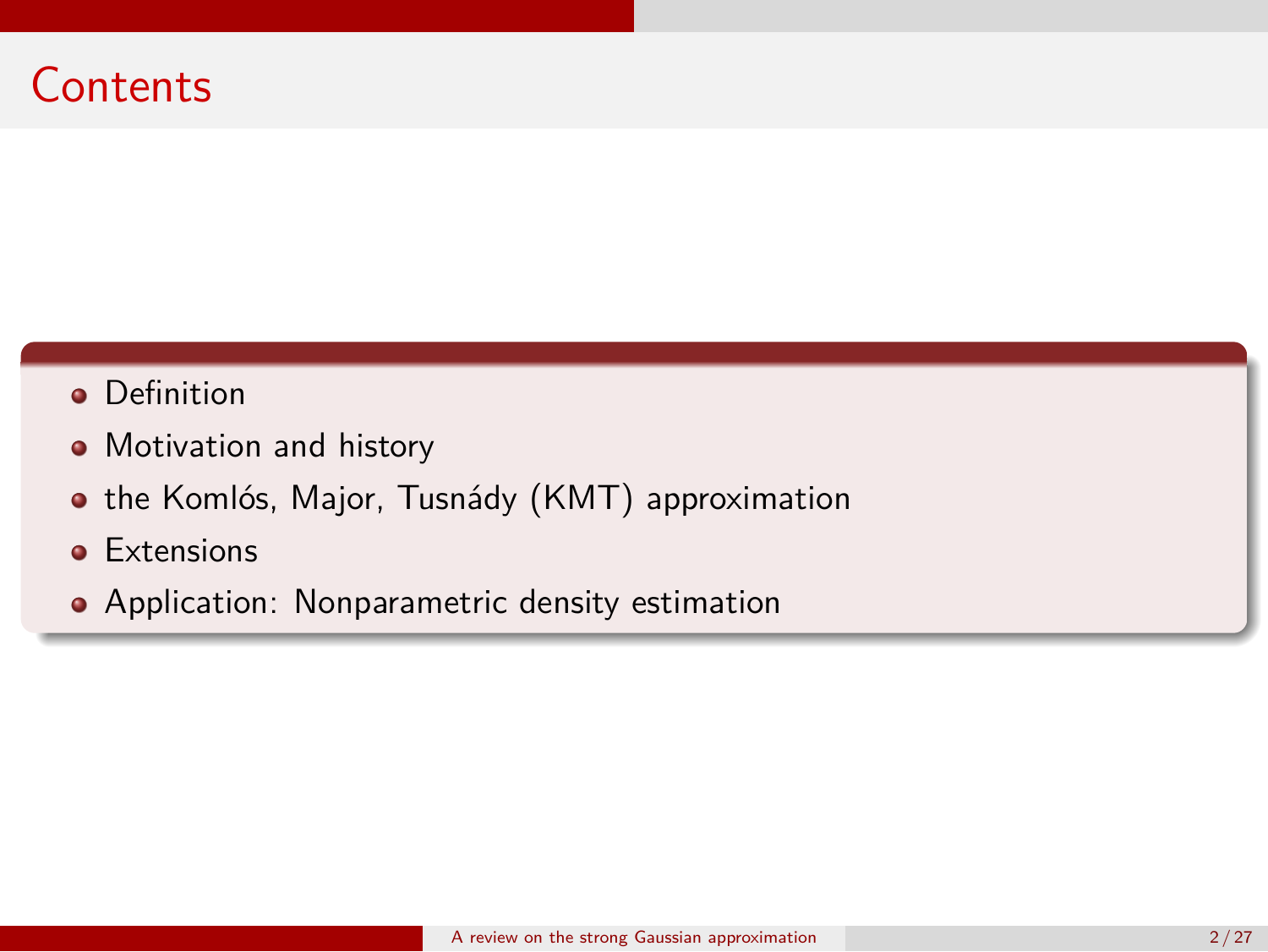#### PROBABILITY AND MATHEMATICAL STATISTICS

A Series of Monographs and Textbooks

# STRONG APPROXIMATIONS IN<br>PROBABILITY AND STATISTICS

M. CSÖRGŐ / P. RÉVÉSZ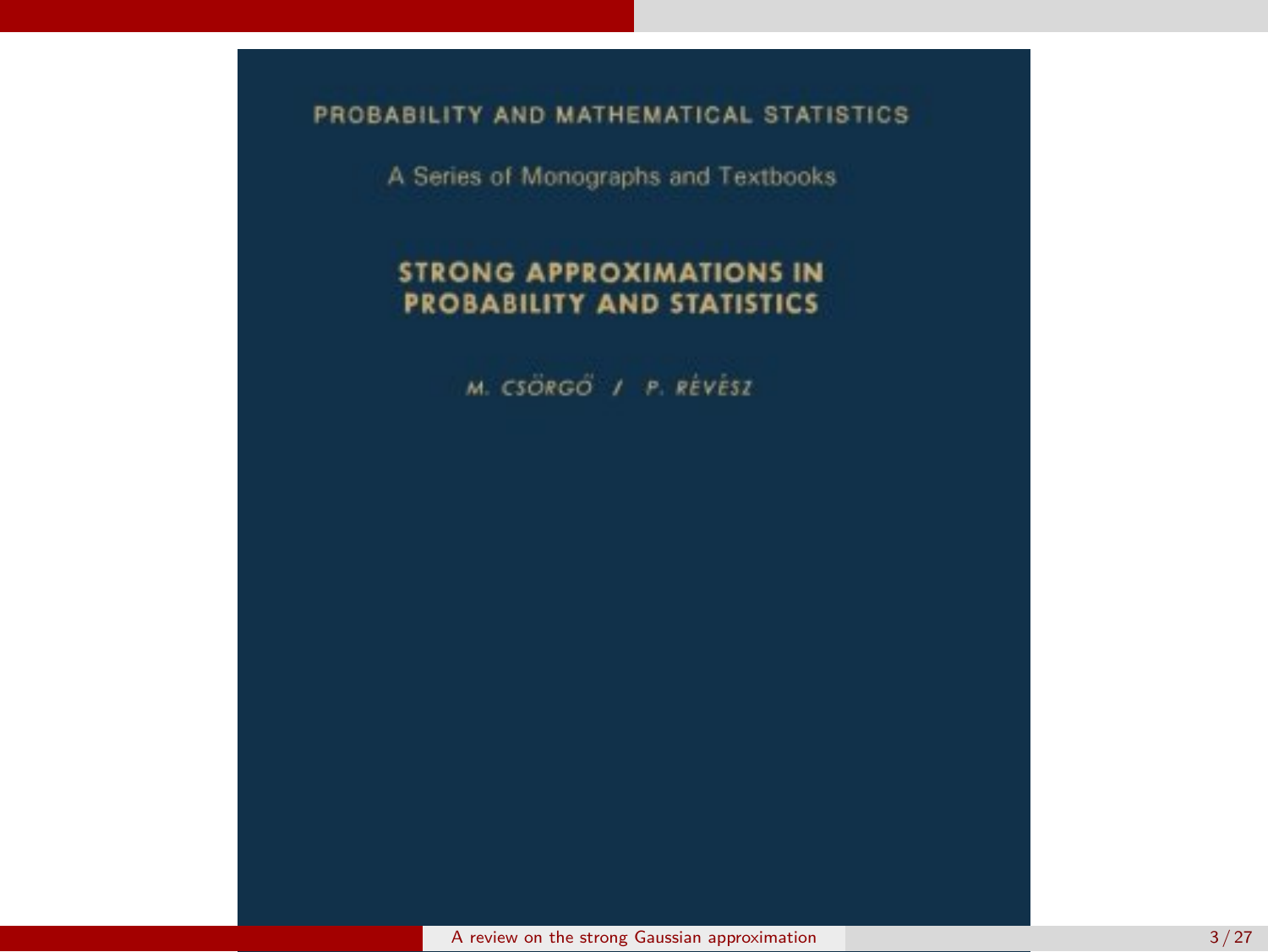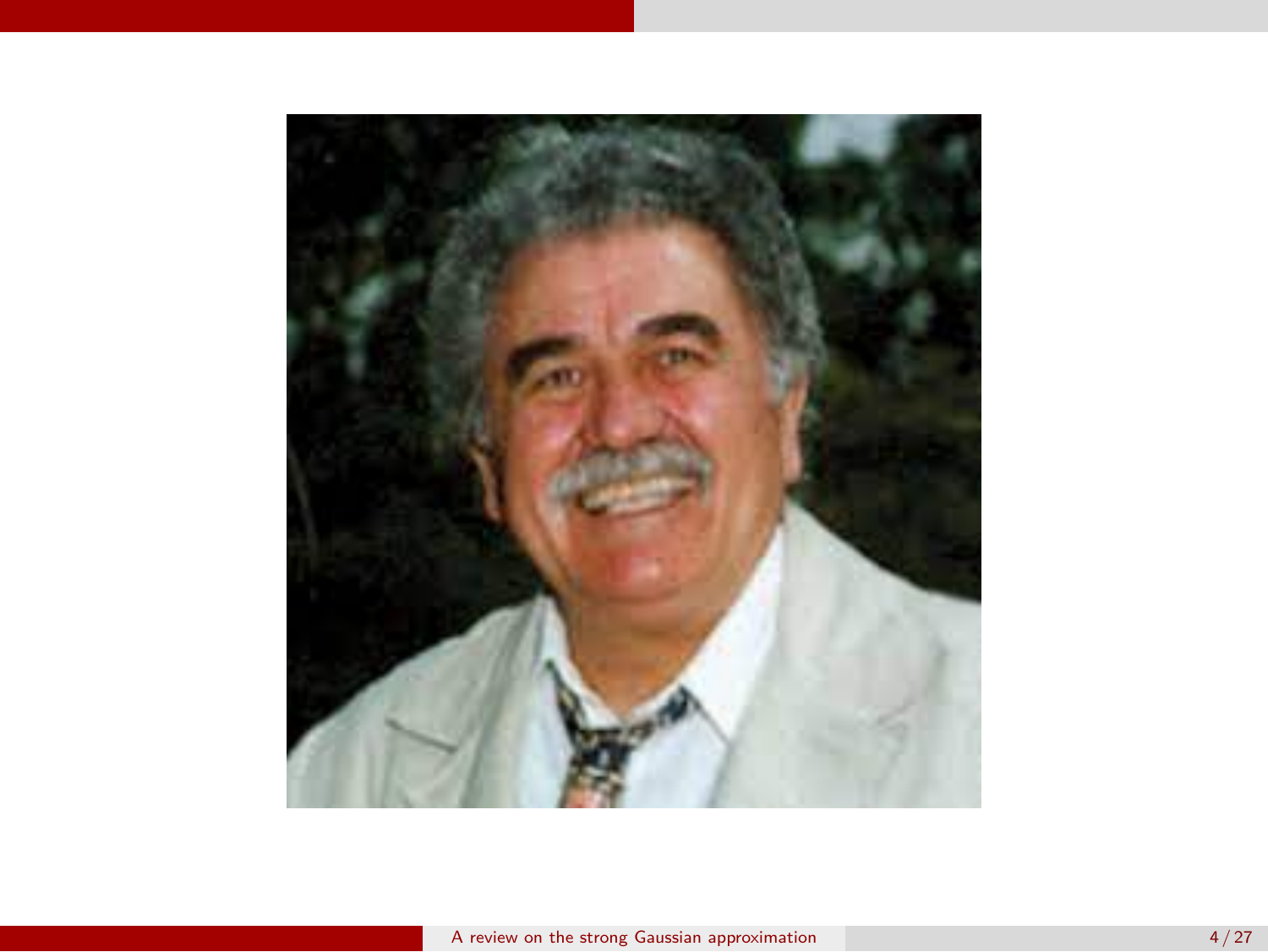## **Definitions**

#### **Wiener processes**

A Gaussian process  $\{W(y); 0 \le y \le \infty, \}$  if  $EW(y) = 0$  and *EW*(*y*<sub>1</sub>)*W*(*y*<sub>2</sub>) = *y*<sub>1</sub> ∧ *y*<sub>2</sub>

#### **Brownian bridge**

A Gaussian process  $\{B(y): 0 \le y \le 1, \}$  is called a Brownian bridge if  $EB(y) = 0$ and  $EB(y_1)B(y_2) = y_1 \wedge y_2 - y_1 \cdot y_2$ •  $B(0) = B(1) = 0$ 

#### **Kiefer process**

A centered Gaussian process  $\{K(y, t); 0 < y < 1, 0 < t < \infty\}$  with covariance function  $E(K(s, t)K(s, t)) = (t \wedge t') (s \wedge s' - ss')$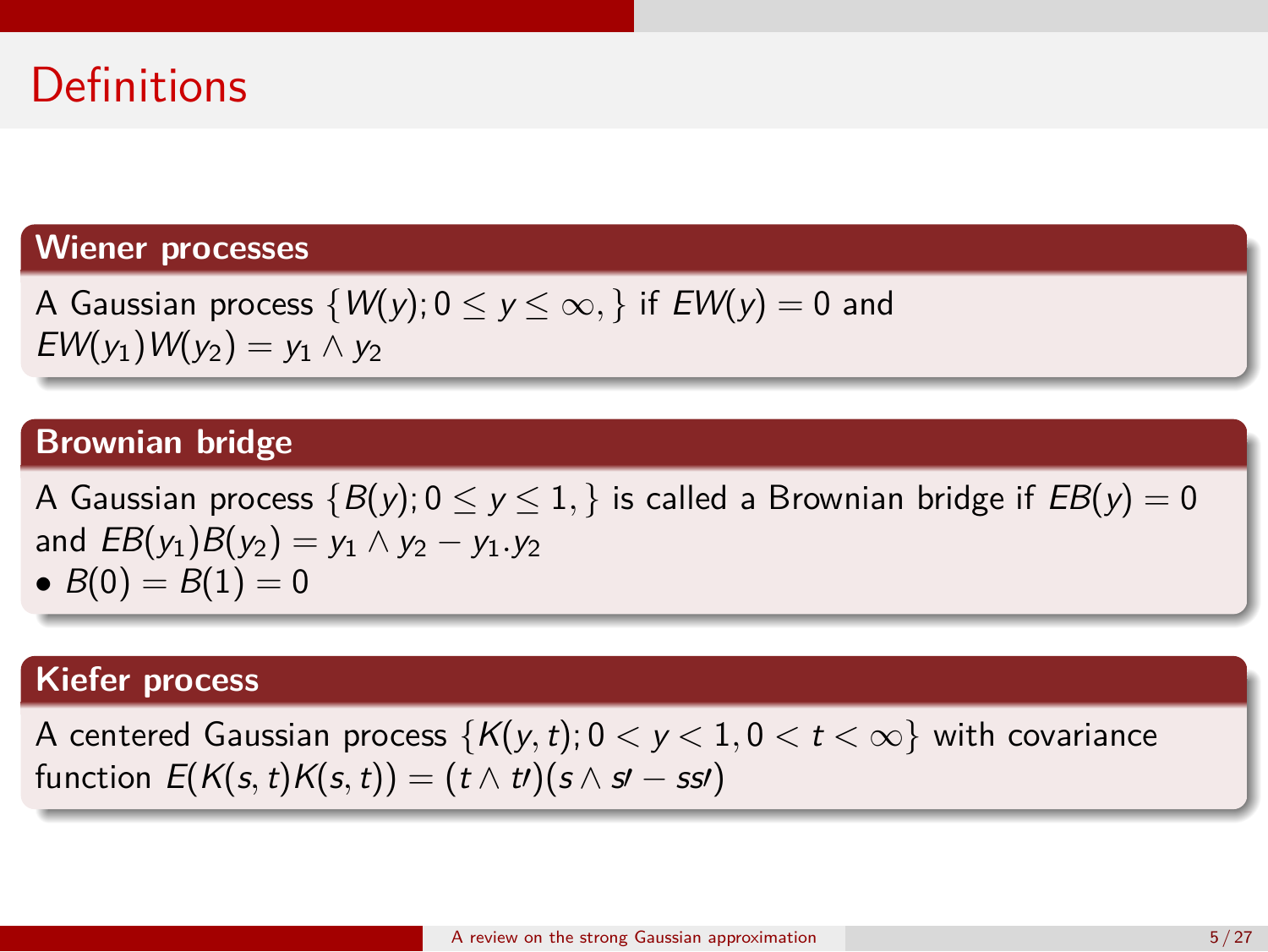## Definition

**Strong approximations (strong invariance principle )**

*•* Wiener approximation for the partial sums of i.i.d. random variables

 $S_n = W_n + O(\log n)$  *a.s.* 

*•* Approximation of the empirical process by a Brownian bridge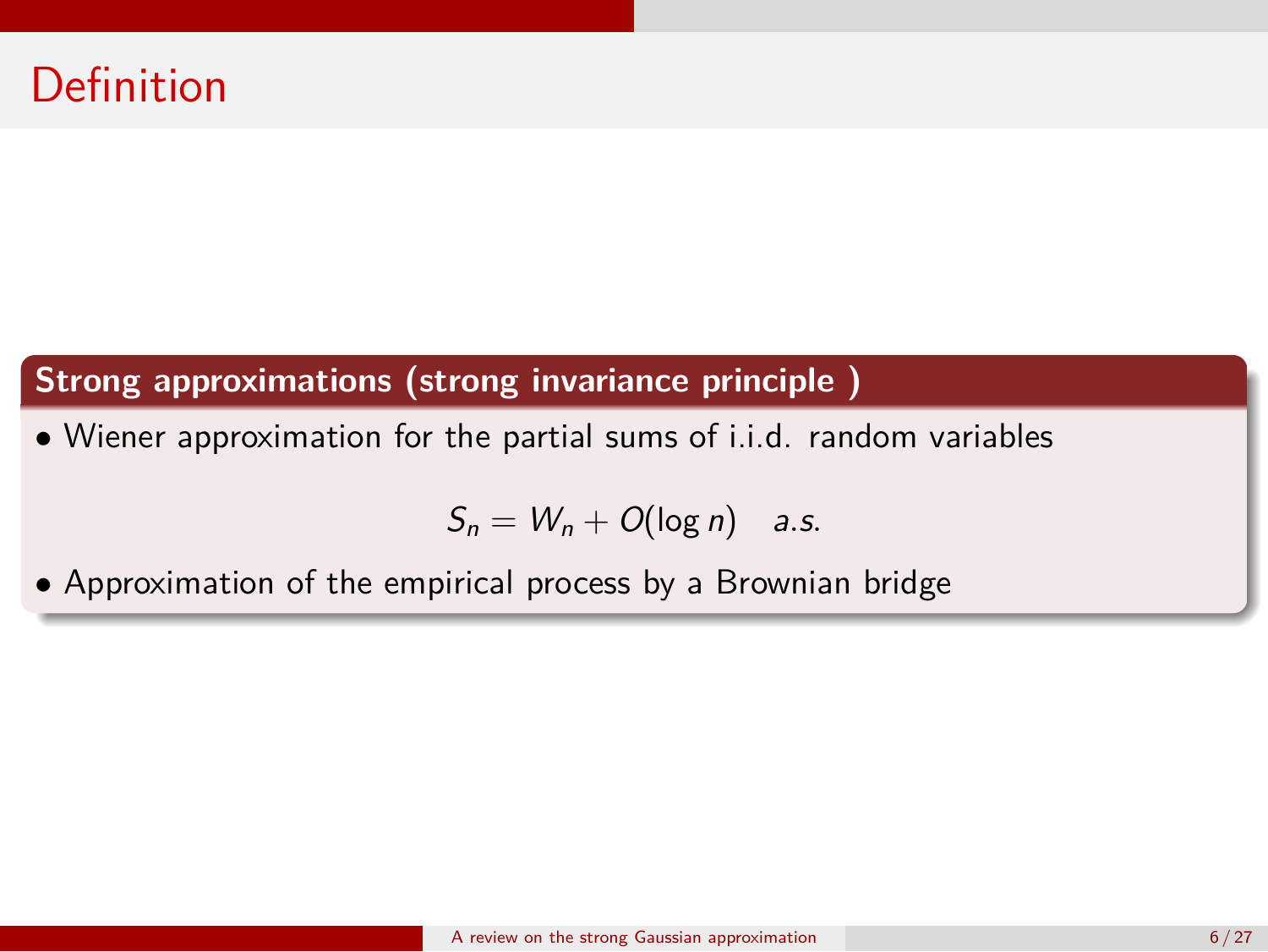# Motivation and history

#### **Two independent source**

*•* Erdos and Kac (1946), On certain limit theorems of the theory of probability. Bull. Amer. Math. Soc. 52 292-302. *•* Doob (1949), entitled "Heuristic approach to the Kolmogorov-Smirnov theorems". Ann. Math. Statist. 20 393-403.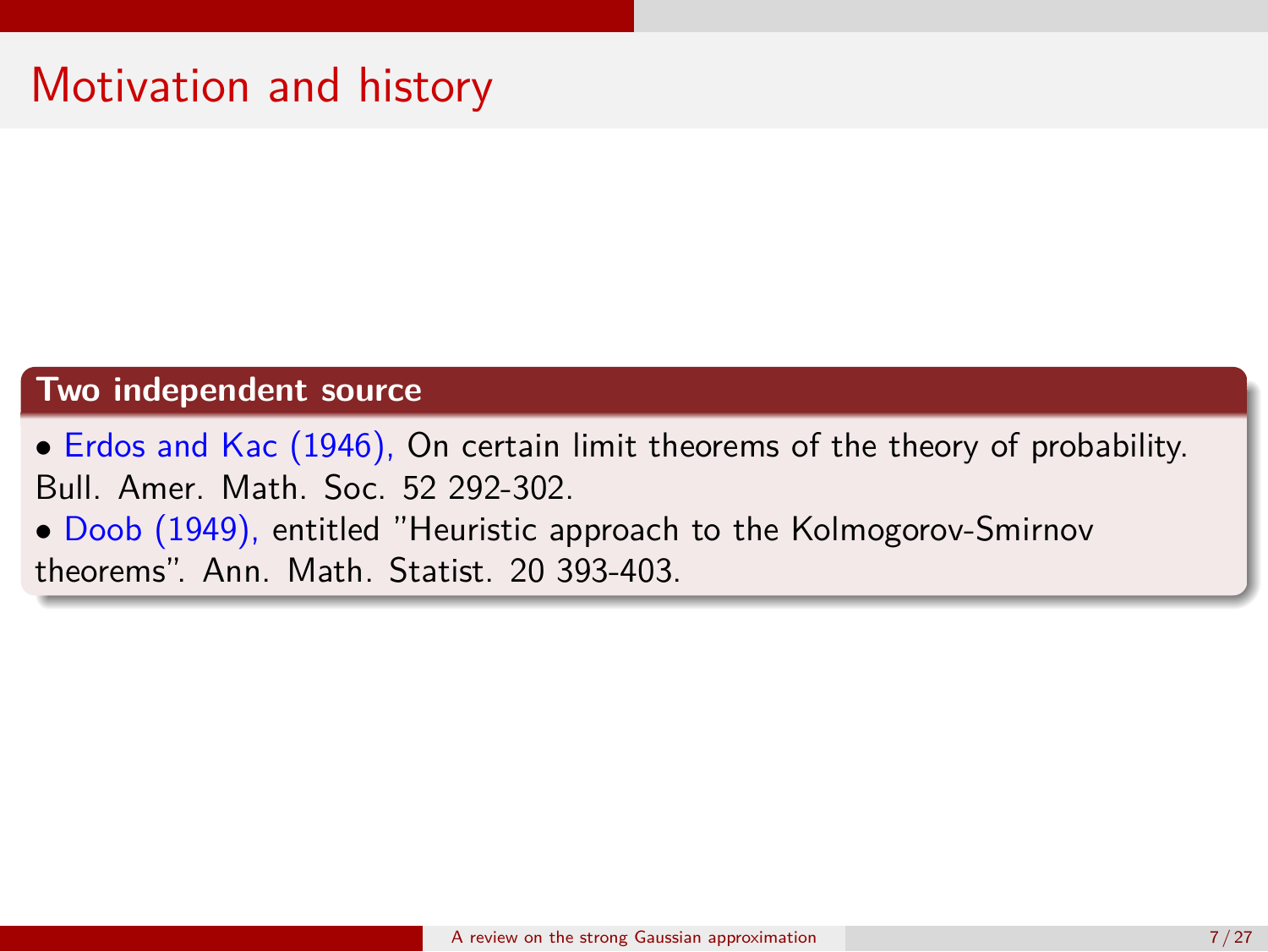## First origin

from.

### **Classical central limit theorem**

Let  $X_1, ..., X_n$  *i.i.d*  $\sim F(\cdot), EX_i = 0, EX_i^2 = 1, S_n = \sum_{i=1}^n X_i$ . Let  $Y_1, \ldots, Y_n$  *i.i.d*  $\sim N(0, 1), T_n = \sum_{i=1}^n Y_i$  $P(\frac{1}{\sqrt{n}}S_n \le x) \longrightarrow \phi(x) = \int_{-\infty}^{x}$ *−∞ √*<sub>2 $π$ </sub>  $\frac{1}{\sqrt{2π}}$  *exp*{*−t*<sup>2</sup>/2}*dt* = *P*( $\frac{1}{\sqrt{n}}$  *T*<sub>*n*</sub> ≤ *x*)  $P(\frac{1}{\sqrt{n}}S_n \le x) - P(\frac{1}{\sqrt{n}}T_n \le x) \longrightarrow 0$ *•* as time goes on, *S<sup>n</sup>* forgets about the distribution function *F* where it has come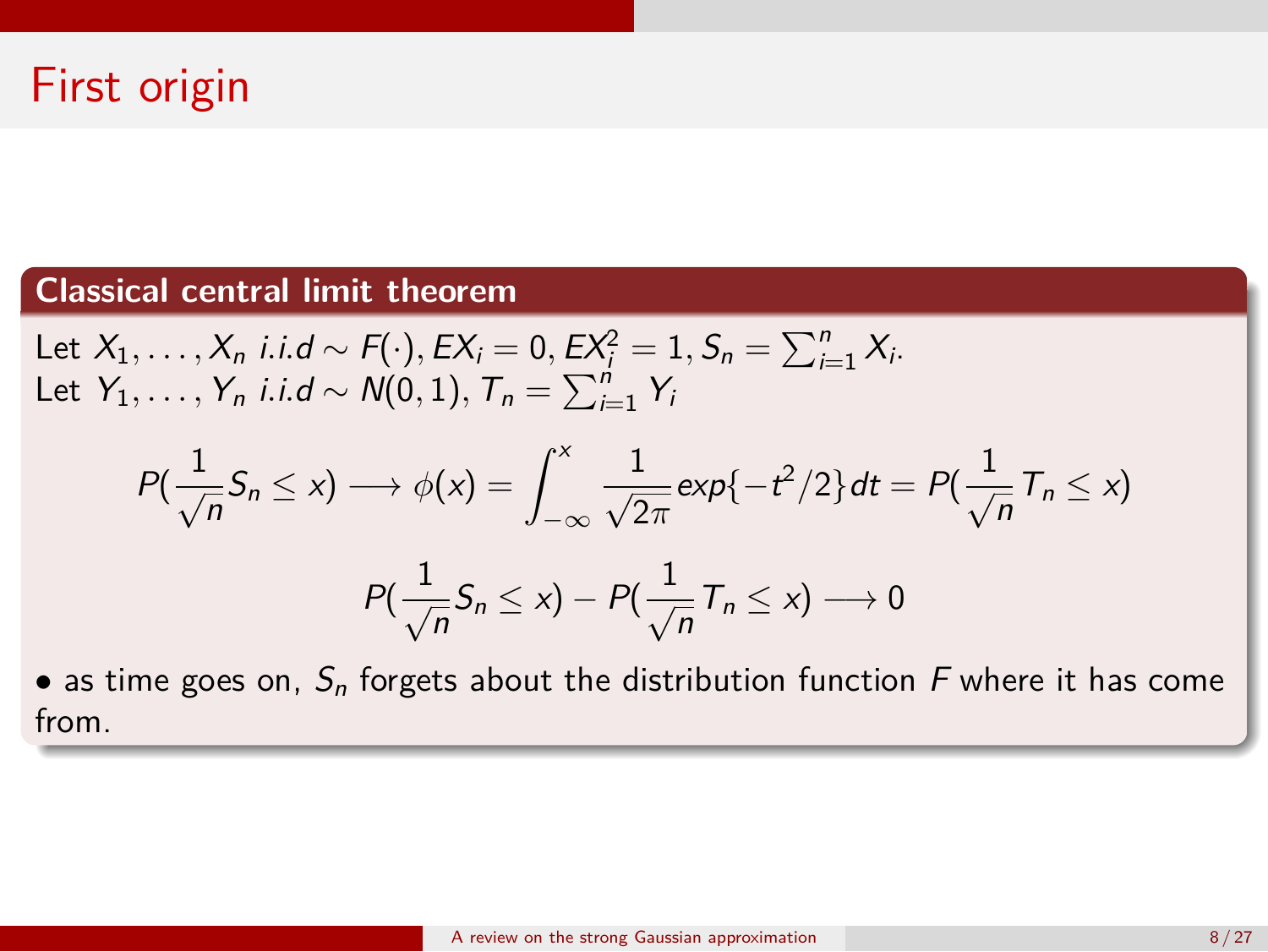# Erdos and Kac (1946): (weak) invariance principle

$$
G_1(y) = \lim_{n \to \infty} P(n^{-1/2} \max_{1 \le k \le n} S_k \le y),
$$
  
\n
$$
G_2(y) = \lim_{n \to \infty} P(n^{-1/2} \max_{1 \le k \le n} |S_k| \le y),
$$
  
\n
$$
G_3(y) = \lim_{n \to \infty} P(n^{-2} \sum_{k=1}^n S_k^2 \le y),
$$
  
\n
$$
G_4(y) = \lim_{n \to \infty} P(n^{-3/2} \sum_{k=1}^n |S_k| \le y).
$$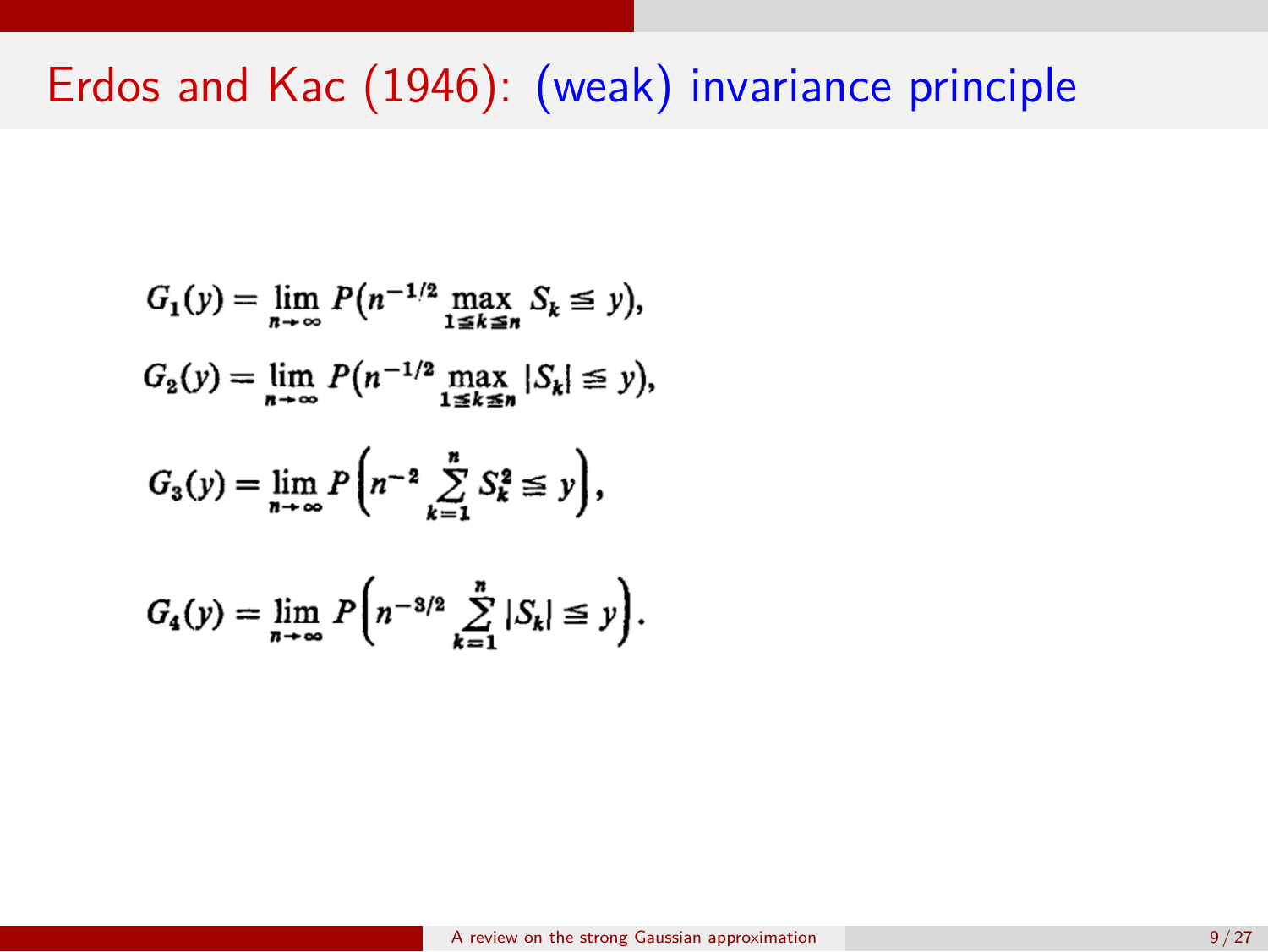*•* They proved that the limit distributions (i)-(iv) exist and they do not depend on the initial distribution of  $X_1$ . They called this method of proof the (weak) invariance principle, and their paper has initiated a new methodology for proving limit laws in probability theory.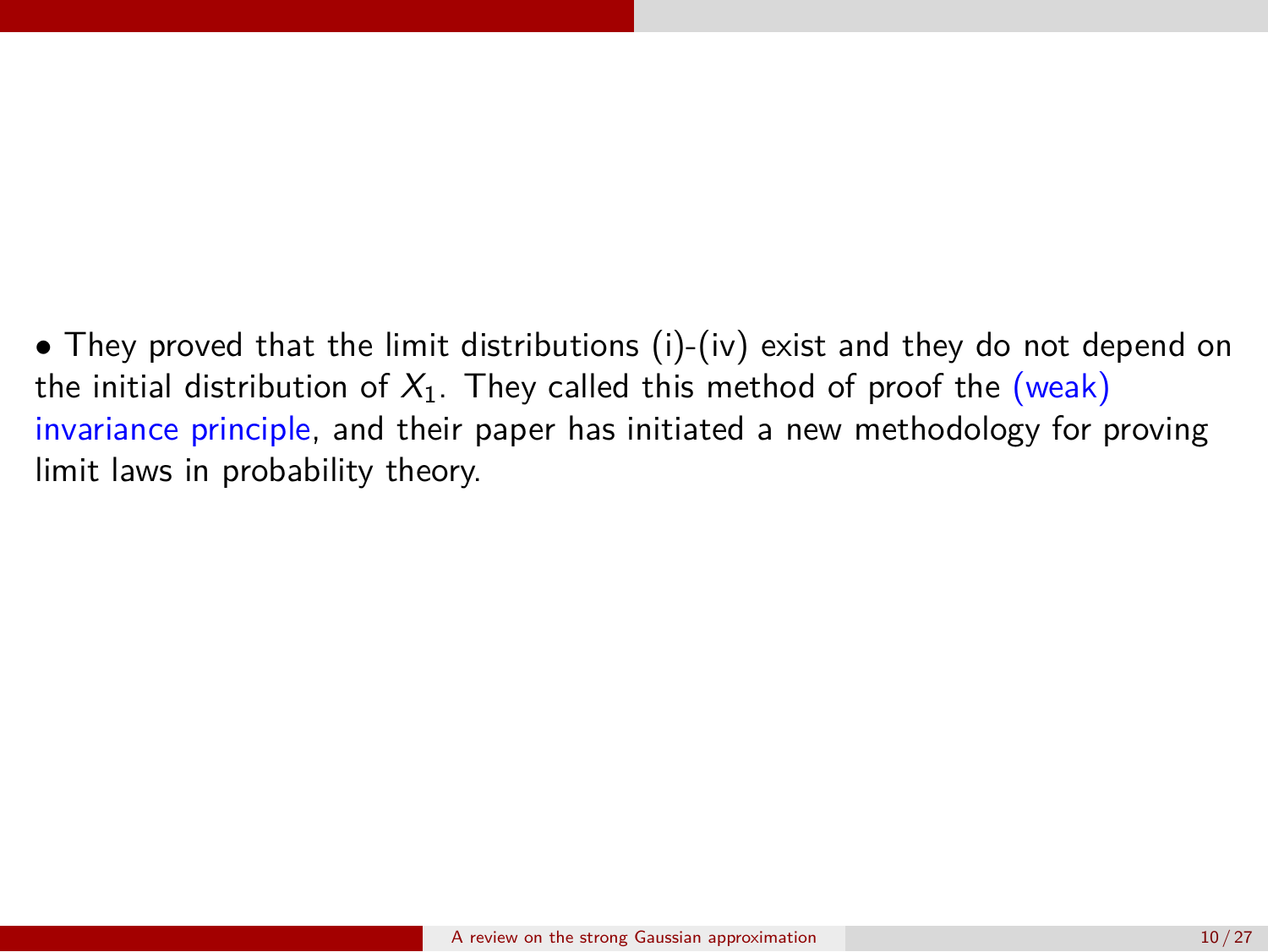### **Donsker (1951)**

$$
h(S_n(\cdot)) \xrightarrow{\mathcal{W}} h(W(\cdot))
$$

for every continuous functional *h* : *C*(0*,* 1) *−→* R

$$
S_n(t) = \frac{1}{\sqrt{n}} \{ S_{[nt]} + X_{[nt]+1}(nt - [nt]) \}
$$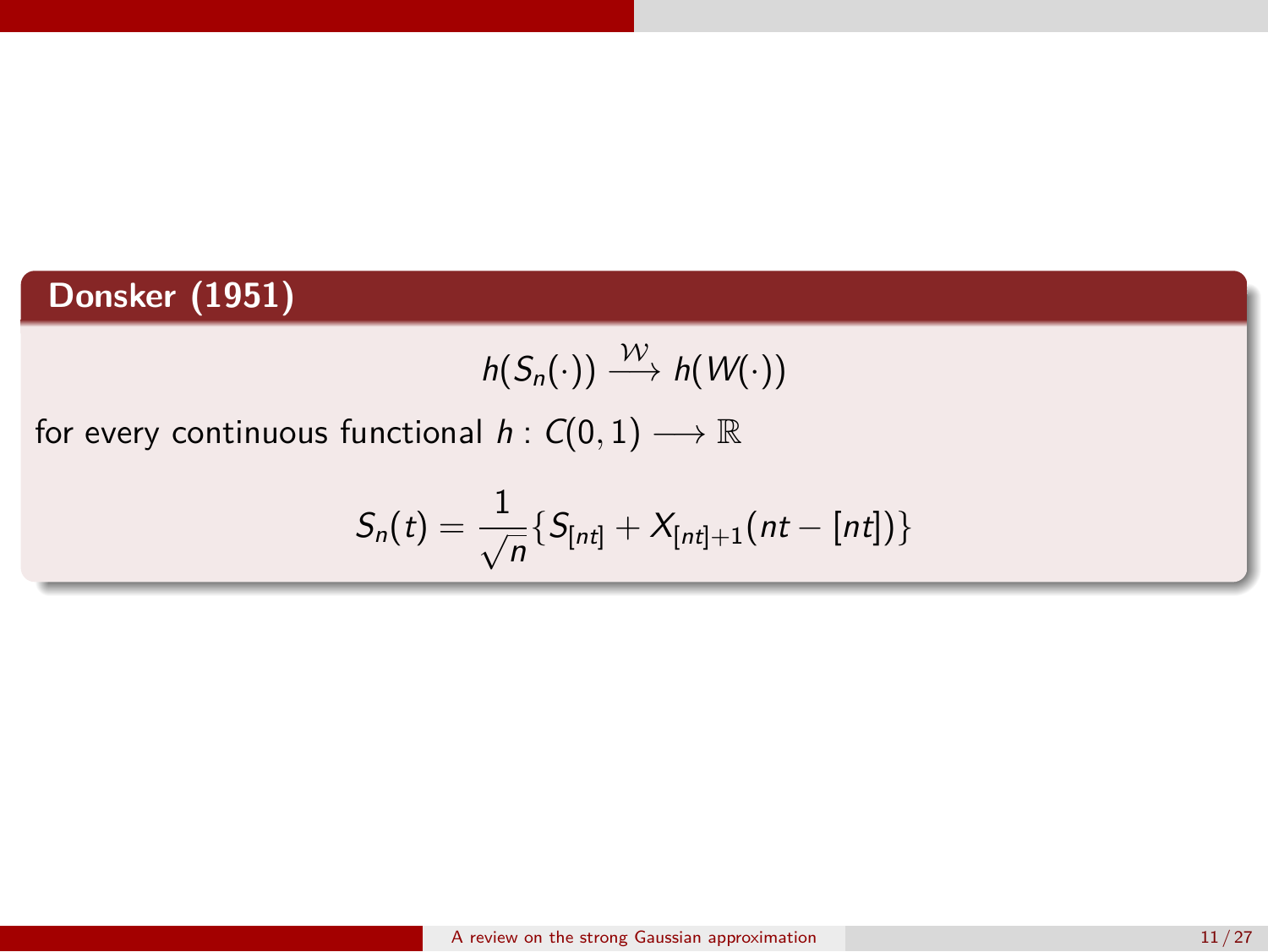## **Strassen (1964): new form of the (strong) invariance principle**

Theorem  $0.2^*$ .

 $(0.9^*)$ 

$$
\sup_{0\leq t\leq 1}\frac{|S_n(t)-n^{-1/2}W(nt)|}{\sqrt{\log\log n}}\stackrel{\text{a.s.}}{\longrightarrow} 0.
$$

◢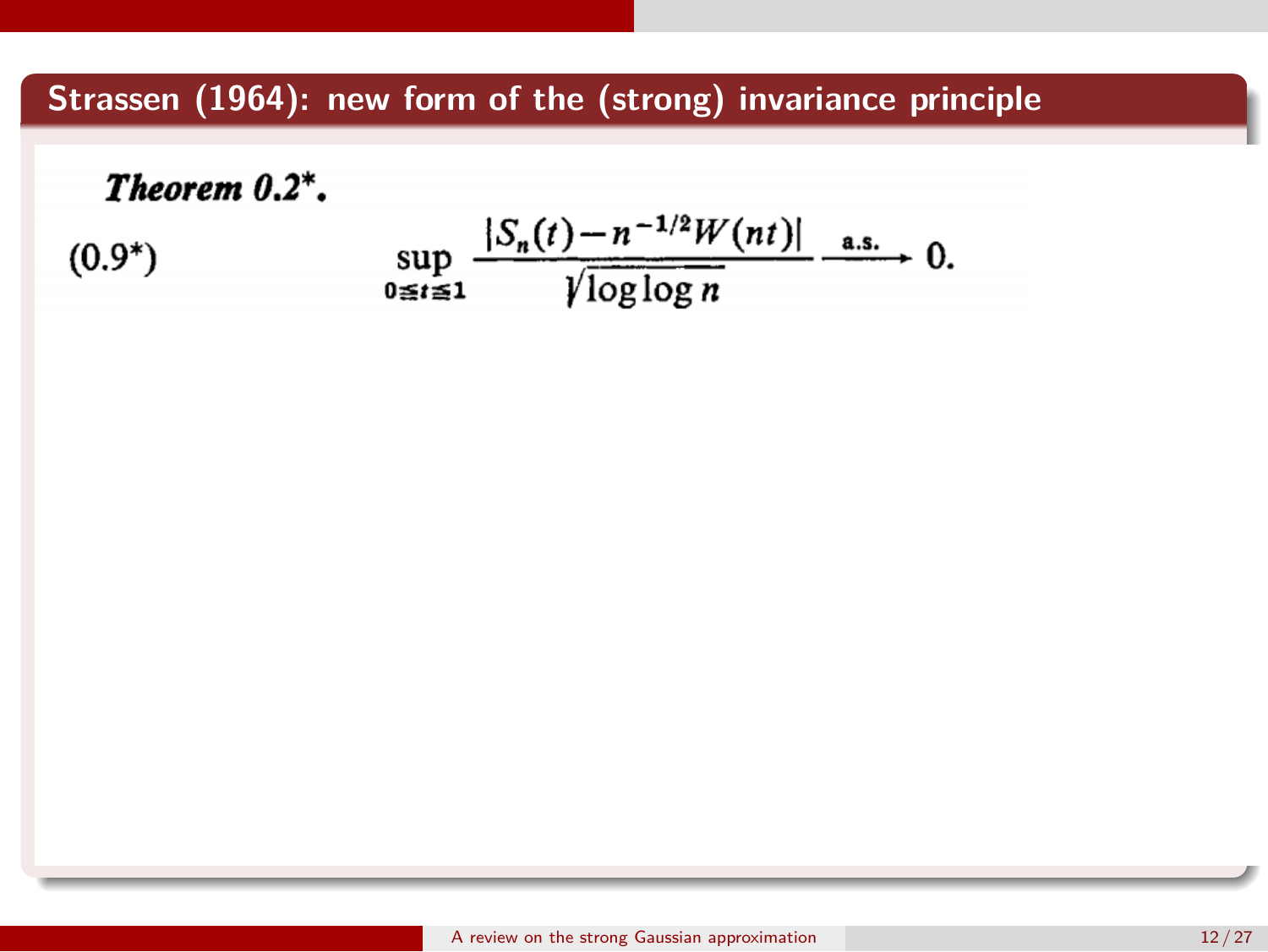## Connection

*•* The precise connection between weak and strong invariance principles was established by Strassen (1965a) (cf. also Dudley (1968) and Wichura (1970)) via the so-called Prohorov distance of probability measures. In fact these results state a kind of equivalence between these two forms of invariance.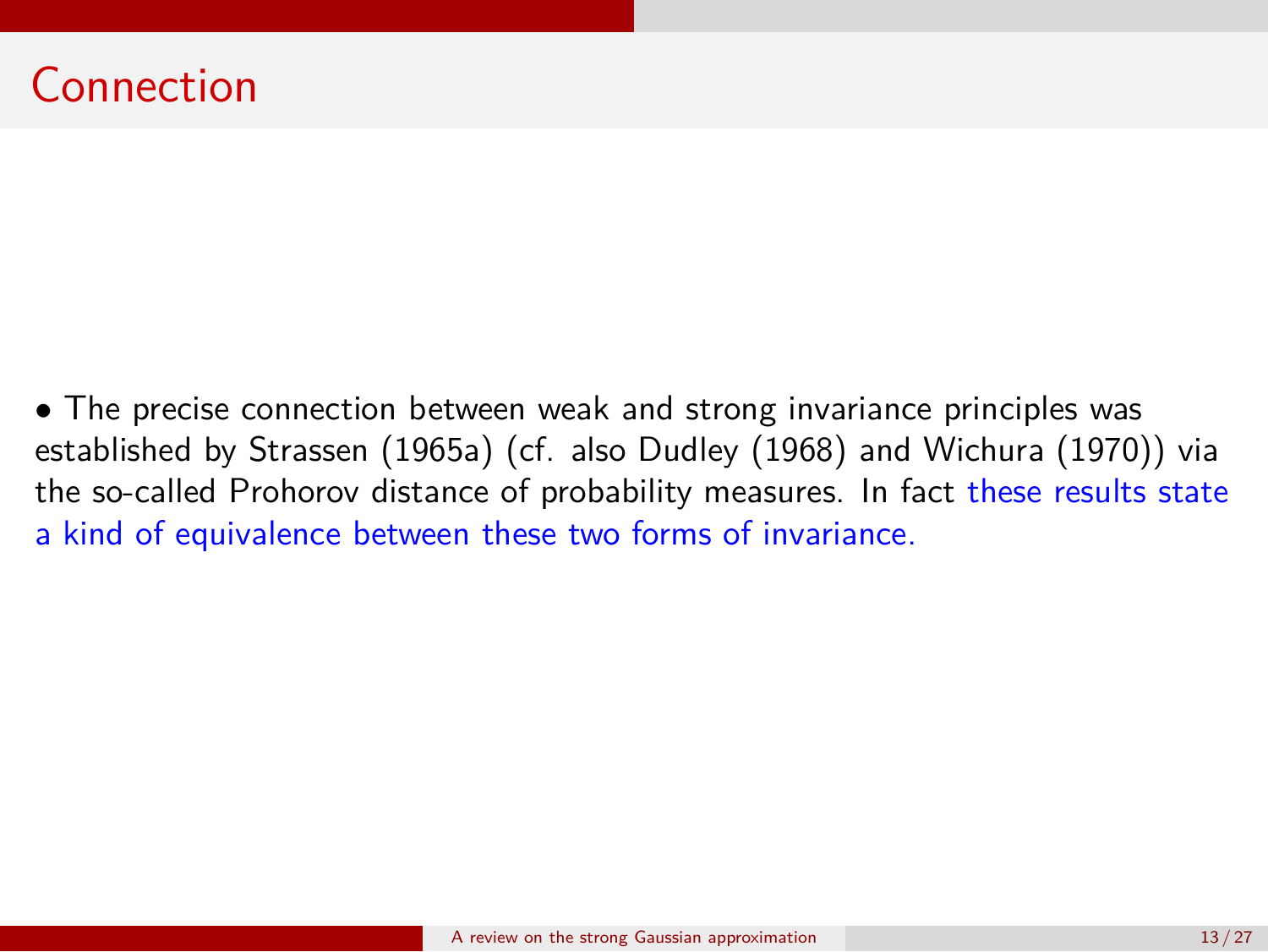Let *U*1*,U*2*, . . .* be independent uniform (0*,* 1) random variables. Define a uniform empirical distribution function as

$$
F_{U,n}(t) = \frac{1}{n} \sum_{i=1}^{n} \mathbf{1}_{U_i \leq t}, \quad t \in [0,1]
$$

Define a uniform empirical process as

$$
\alpha_n(t)=\sqrt{n}\left(F_{U,n}(t)-t\right),\quad t\in[0,1].
$$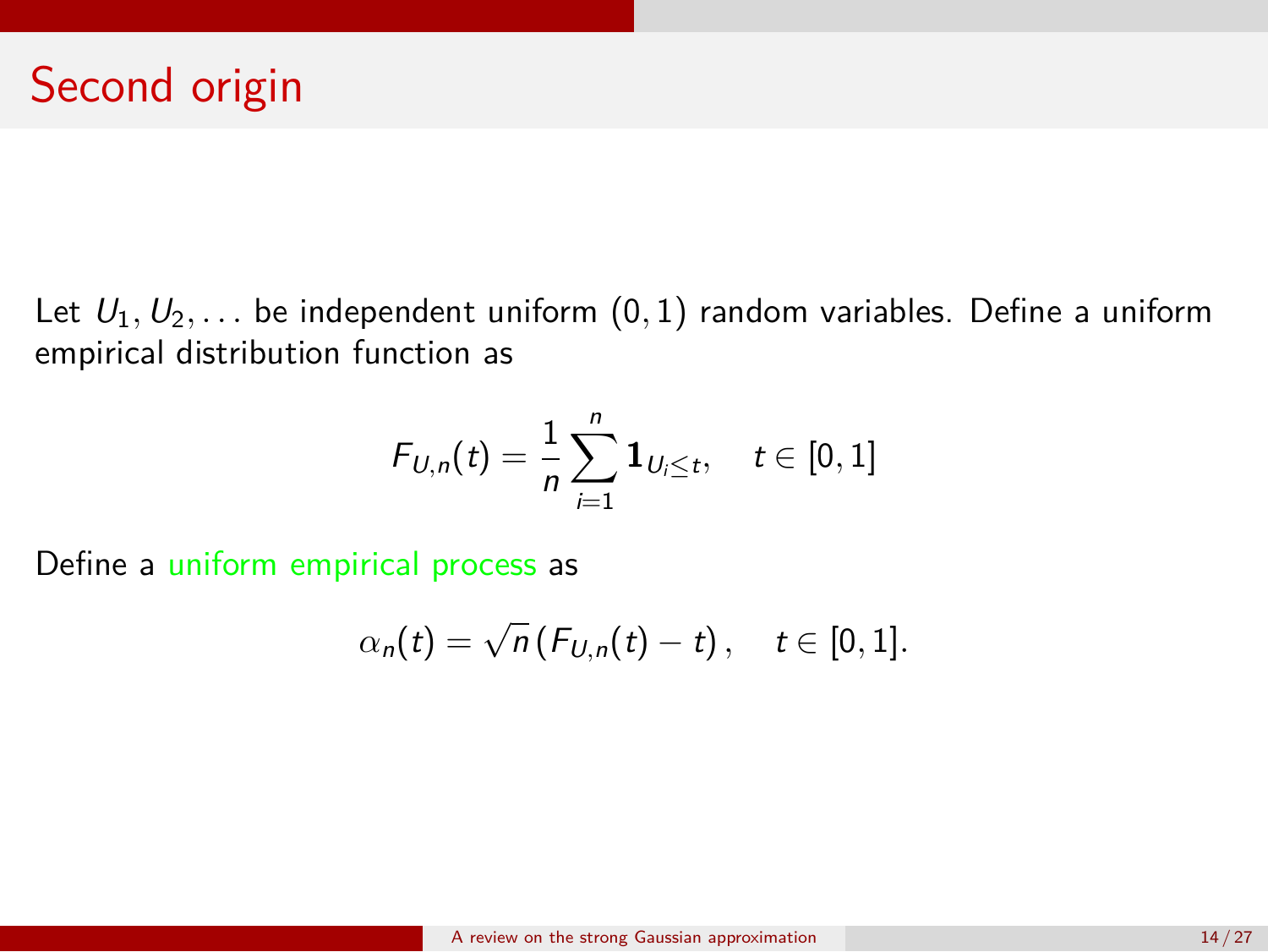# Uniform, 50, 500

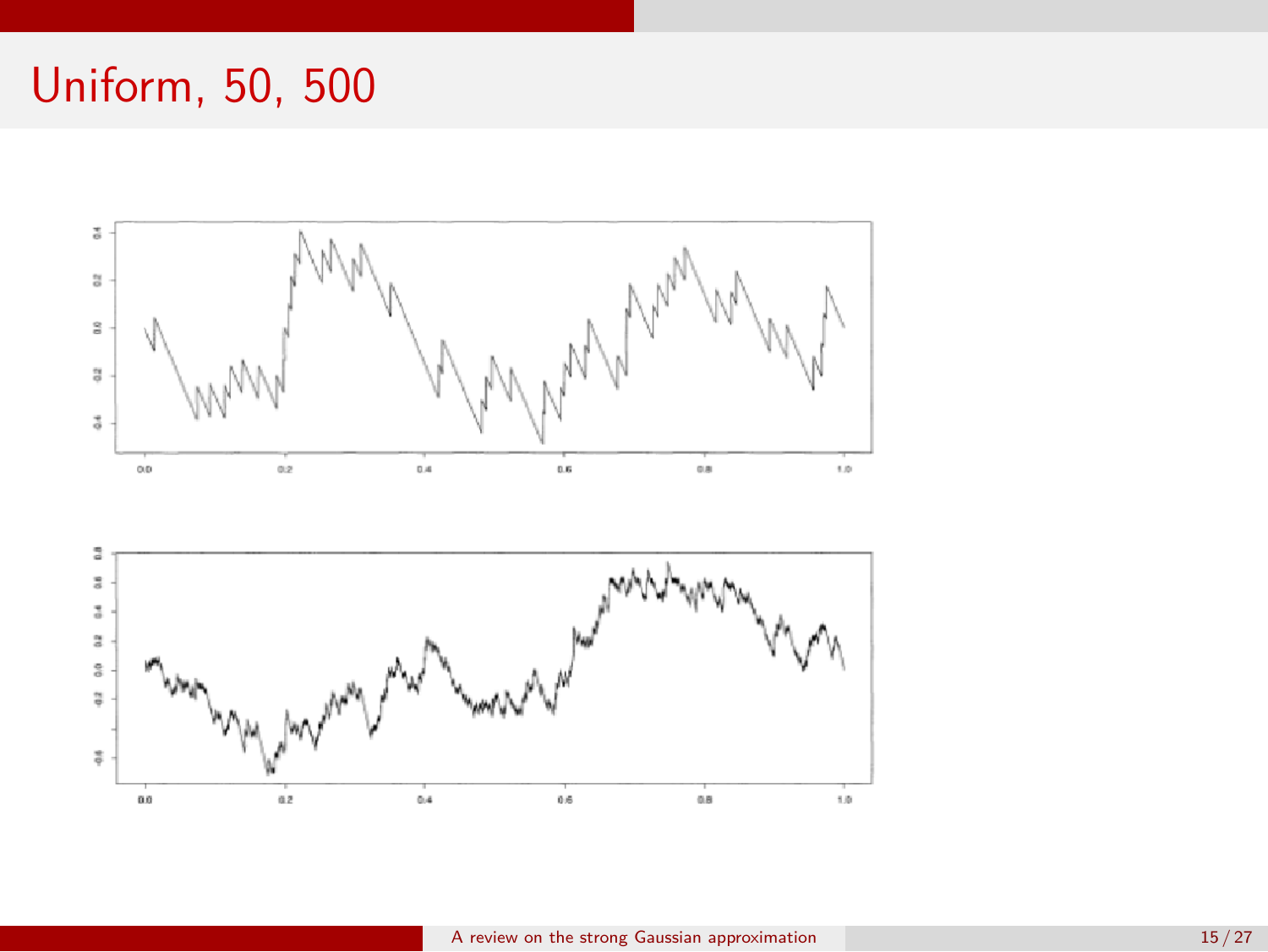*•* Doob (1949): "Heuristic approach to the Kolmogorov-Smirnov theorems".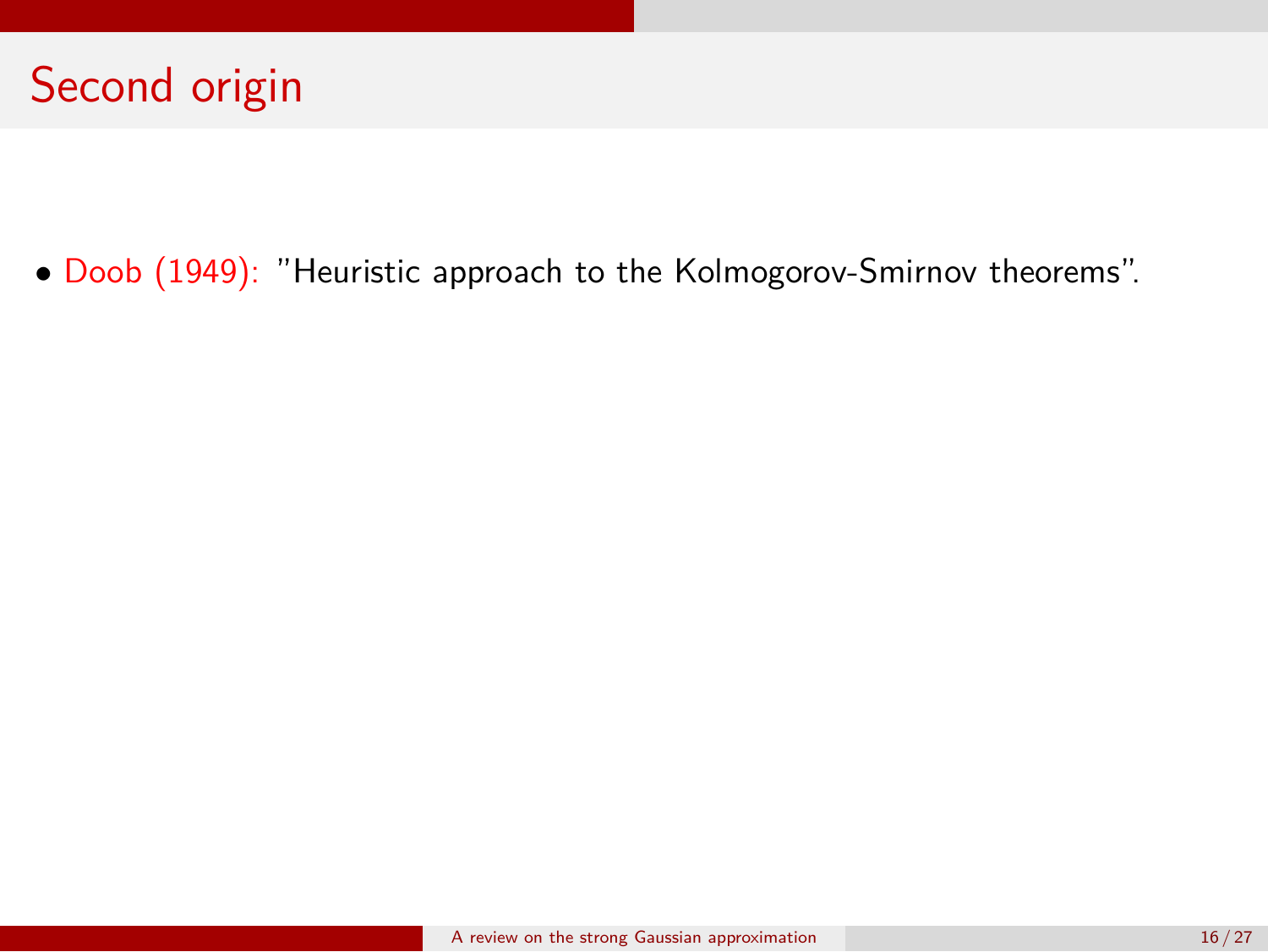- *•* Doob (1949): "Heuristic approach to the Kolmogorov-Smirnov theorems".
- *•* Donsker (1952):  $\alpha_n \stackrel{\gamma \gamma}{\longrightarrow} B(·)$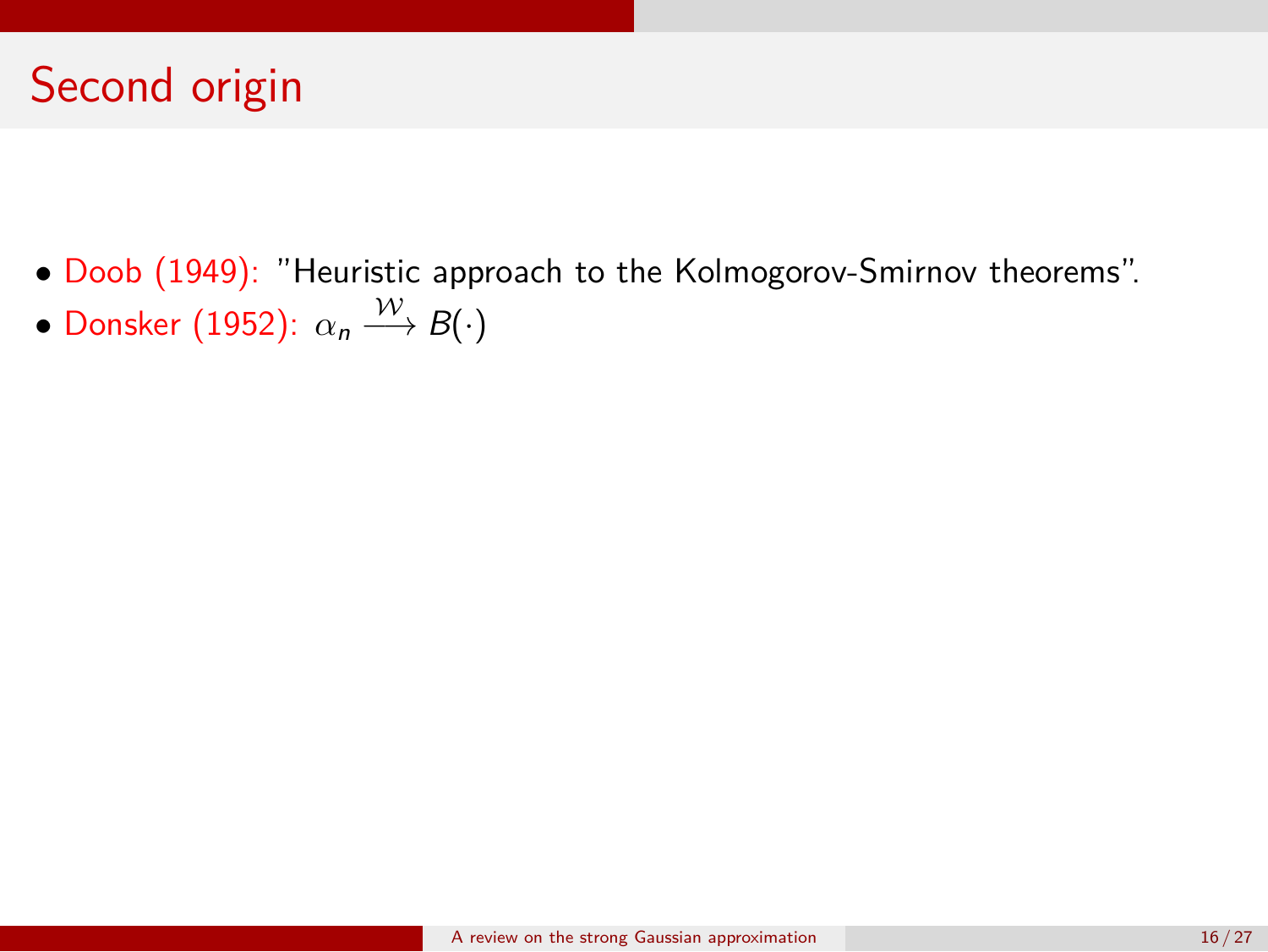- *•* Doob (1949): "Heuristic approach to the Kolmogorov-Smirnov theorems".
- *•* Donsker (1952):  $\alpha_n \stackrel{\gamma \gamma}{\longrightarrow} B(·)$
- Prohorov (1956) and Skorohod (1956)  $h(\alpha_n) \stackrel{\mathcal{W}}{\longrightarrow} h(B(\cdot))$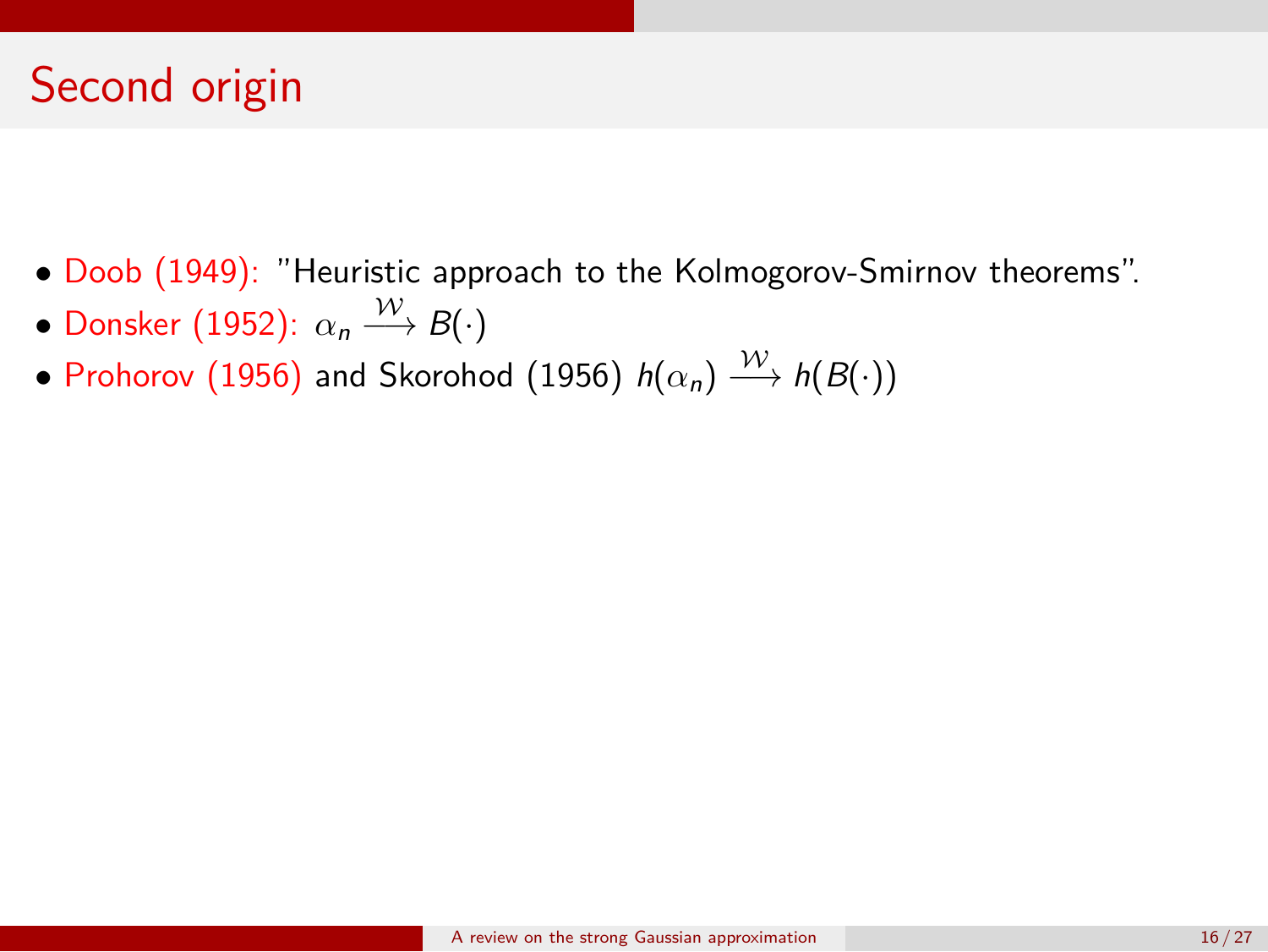- *•* Doob (1949): "Heuristic approach to the Kolmogorov-Smirnov theorems".
- *•* Donsker (1952):  $\alpha_n \stackrel{\gamma \gamma}{\longrightarrow} B(·)$
- Prohorov (1956) and Skorohod (1956)  $h(\alpha_n) \stackrel{\mathcal{W}}{\longrightarrow} h(B(\cdot))$
- *•* Brillinger (1969): first SIP
	- sup 0*≤t≤*1  $|\tilde{a}_n(t) - B_n(t)| = O(n^{-1/4} (\log n)^{1/2} (\log \log n)^{1/4}), \quad \text{a.s.}$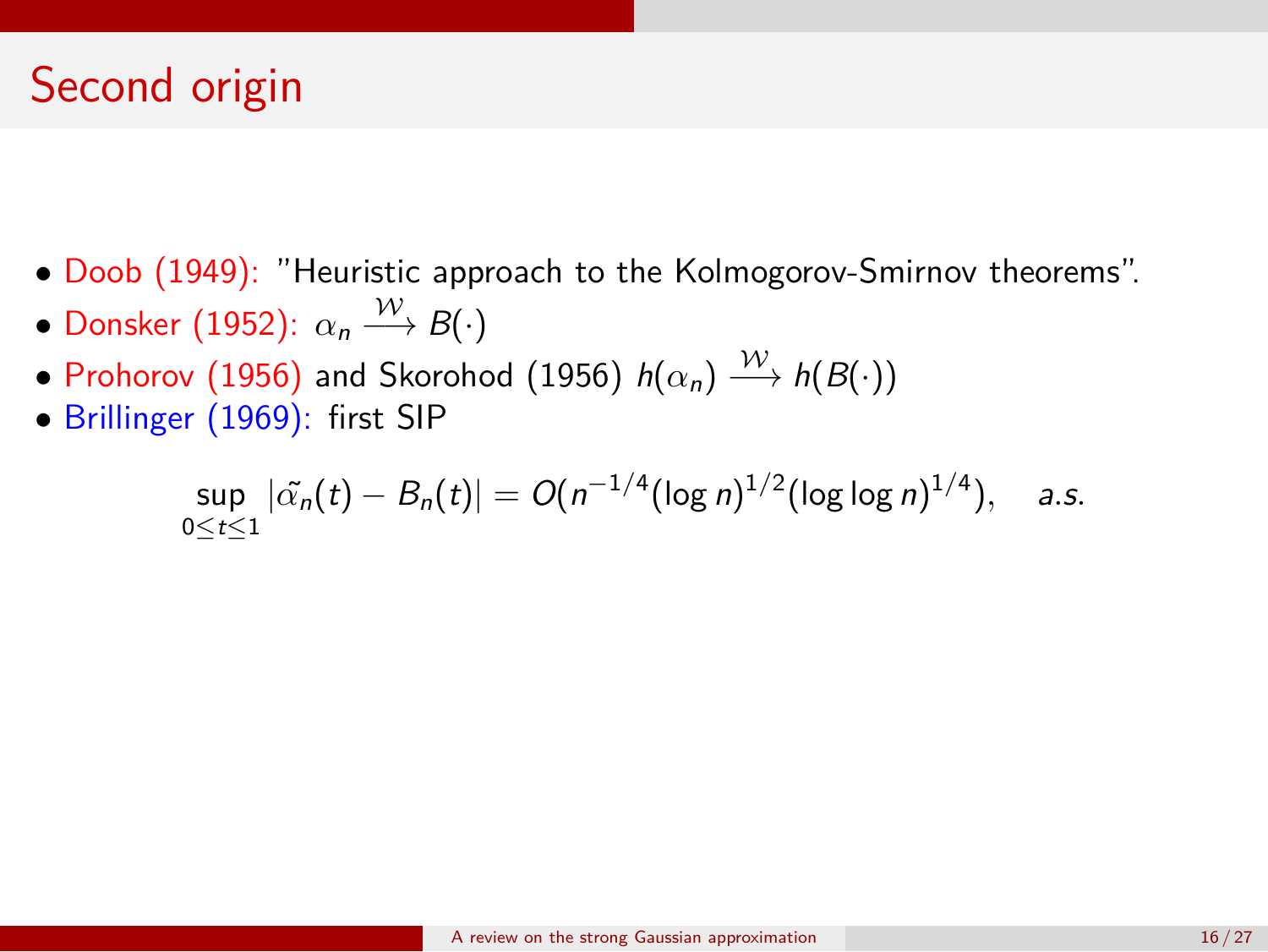- *•* Doob (1949): "Heuristic approach to the Kolmogorov-Smirnov theorems".
- *•* Donsker (1952):  $\alpha_n \stackrel{\gamma \gamma}{\longrightarrow} B(·)$
- Prohorov (1956) and Skorohod (1956)  $h(\alpha_n) \stackrel{\mathcal{W}}{\longrightarrow} h(B(\cdot))$
- *•* Brillinger (1969): first SIP

$$
\sup_{0\leq t\leq 1}|\tilde{\alpha_n}(t)-B_n(t)|=O(n^{-1/4}(\log n)^{1/2}(\log\log n)^{1/4}),\quad a.s.
$$

*•* Kiefer (1972).

$$
\sup_{0\leq y\leq 1} |\sqrt{n}\alpha_n(y)-K(y,n)|=O(n^{1/3}(\log n)^{2/3}) \quad a.s.
$$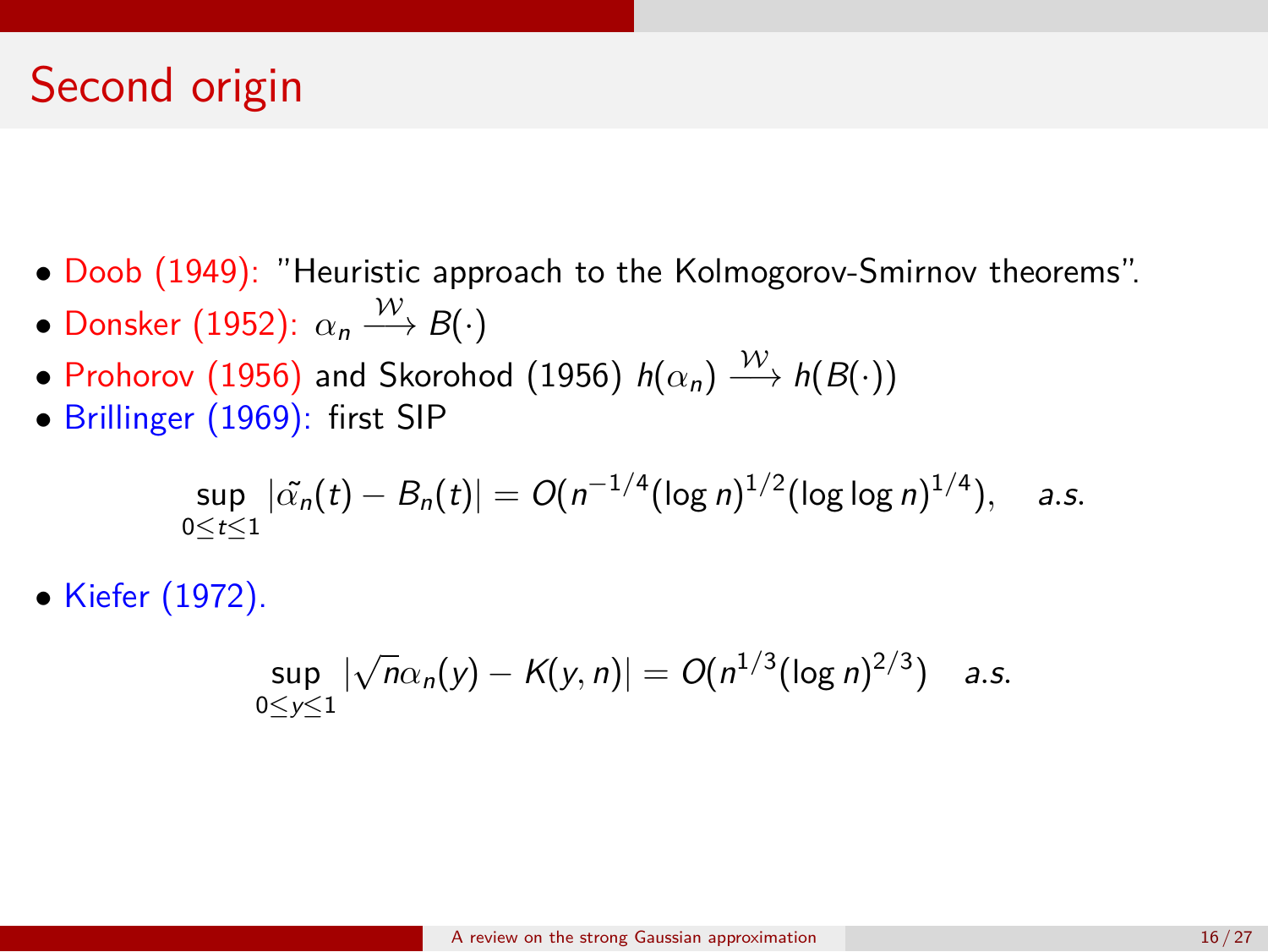Komlós, Major, Tusnády approximation

*•* the KMT embedding

*•* the Hungarian embedding

*•* Komlós, J., Major, P. Tusnády G. (1975). An approximation of partial sums of

independent RV'-s, and the sample DF. I. Z. Wahrsch. Verw. Gebiete 32 111-131.

*•* sharp bound for the speed of this weak convergence .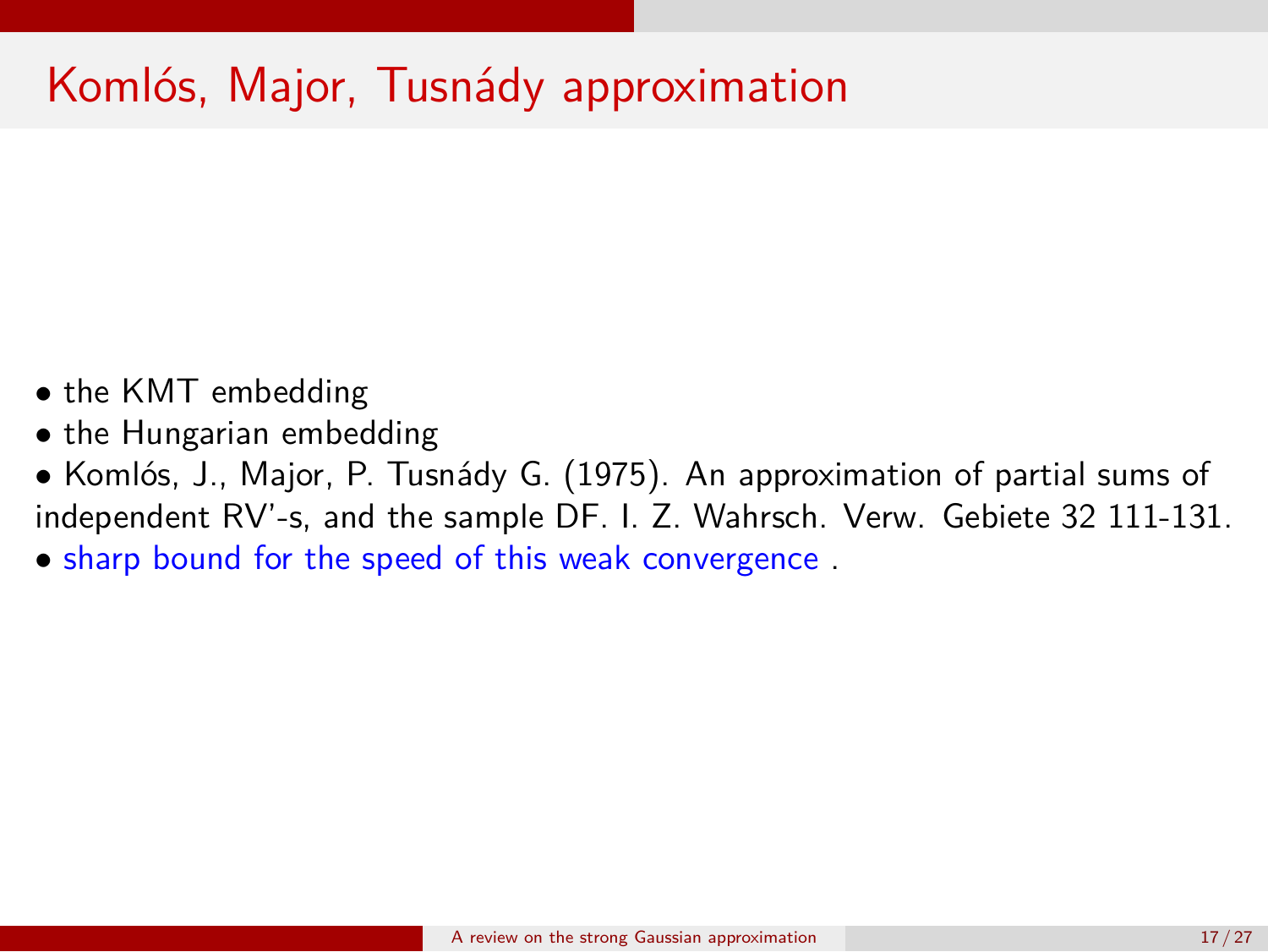# the KMT approximation

### **Theorem**

For EP  $\{\alpha_n(t); 0 \le t \le 1\}$  there exists a probability space on which one can define a Brownian bridge  $\{B_n(t), 0 \le t \le 1\}$  for each *n* and a Kiefer process  ${K(y, t): 0 \le y \le 1, t \ge 0}$  such that

$$
P\left\{\sup_{0\leq t\leq 1}|\alpha_n(t)-B_n(t)|>\frac{1}{\sqrt{n}}(C\log n+x)\right\}\leq L e^{-\lambda x}
$$

$$
P\Big\{\sup_{0\leq k\leq n}\sup_{0\leq y\leq 1}|k^{1/2}\alpha_k(y)-K(y,k)|>\frac{1}{\sqrt{n}}(C\log n+x)\log n\Big\}\leq L e^{-\lambda x}
$$

for all  $x \in \mathbb{R}$ , where *C*, *L* and  $\lambda$  are positive constants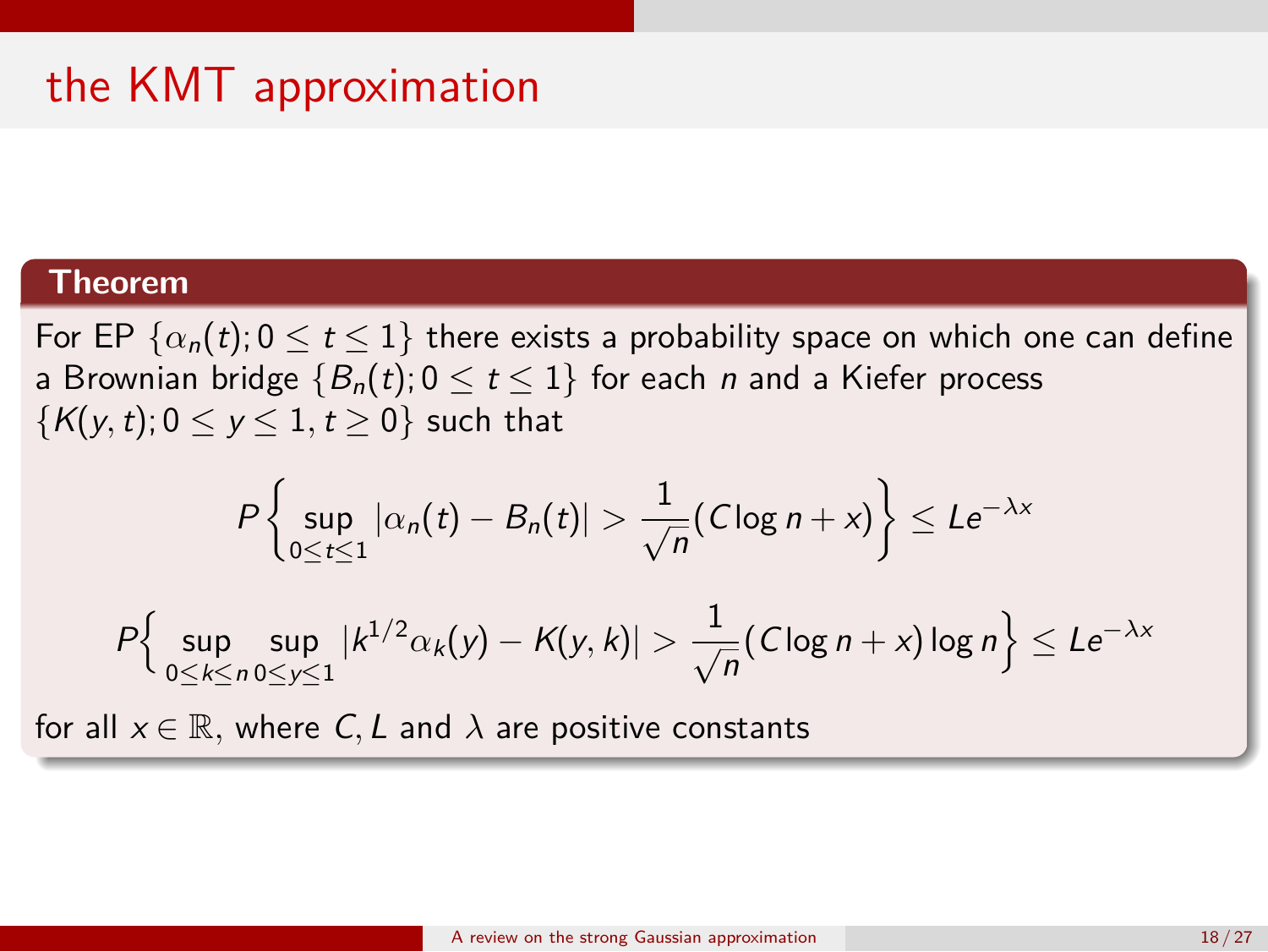# **Corollary**

$$
\sup_{0\leq t\leq 1}|\alpha_n(t)-B_n(t)|=O(\frac{\ln n}{\sqrt{n}}), \quad \text{a.s.}
$$
  

$$
\sup_{0\leq y\leq 1}|\alpha_n(y)-K(y,n)/n^{1/2}|=O(\frac{(\ln n)^2}{\sqrt{n}}), \quad \text{a.s.}
$$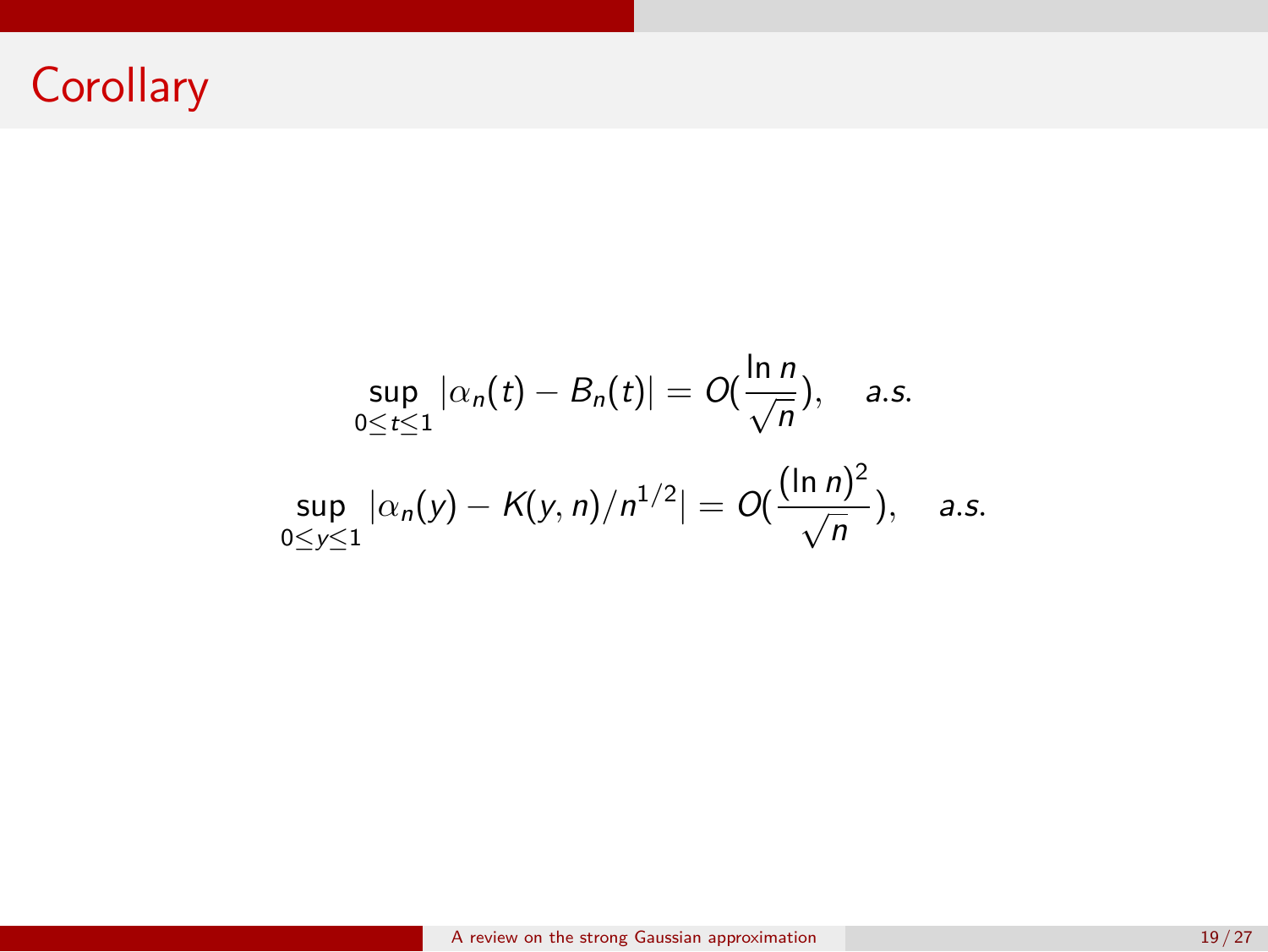# **Corollary**

$$
\sup_{0 \le t \le 1} |\alpha_n(t) - B_n(t)| = O(\frac{\ln n}{\sqrt{n}}), \quad \text{a.s.}
$$
  

$$
\sup_{0 \le y \le 1} |\alpha_n(y) - K(y, n)/n^{1/2}| = O(\frac{(\ln n)^2}{\sqrt{n}}), \quad \text{a.s.}
$$

*•* Bretagnolle and Massart (1989) provided explicit constants  $C = 12, L = 2, \lambda = 1/6.$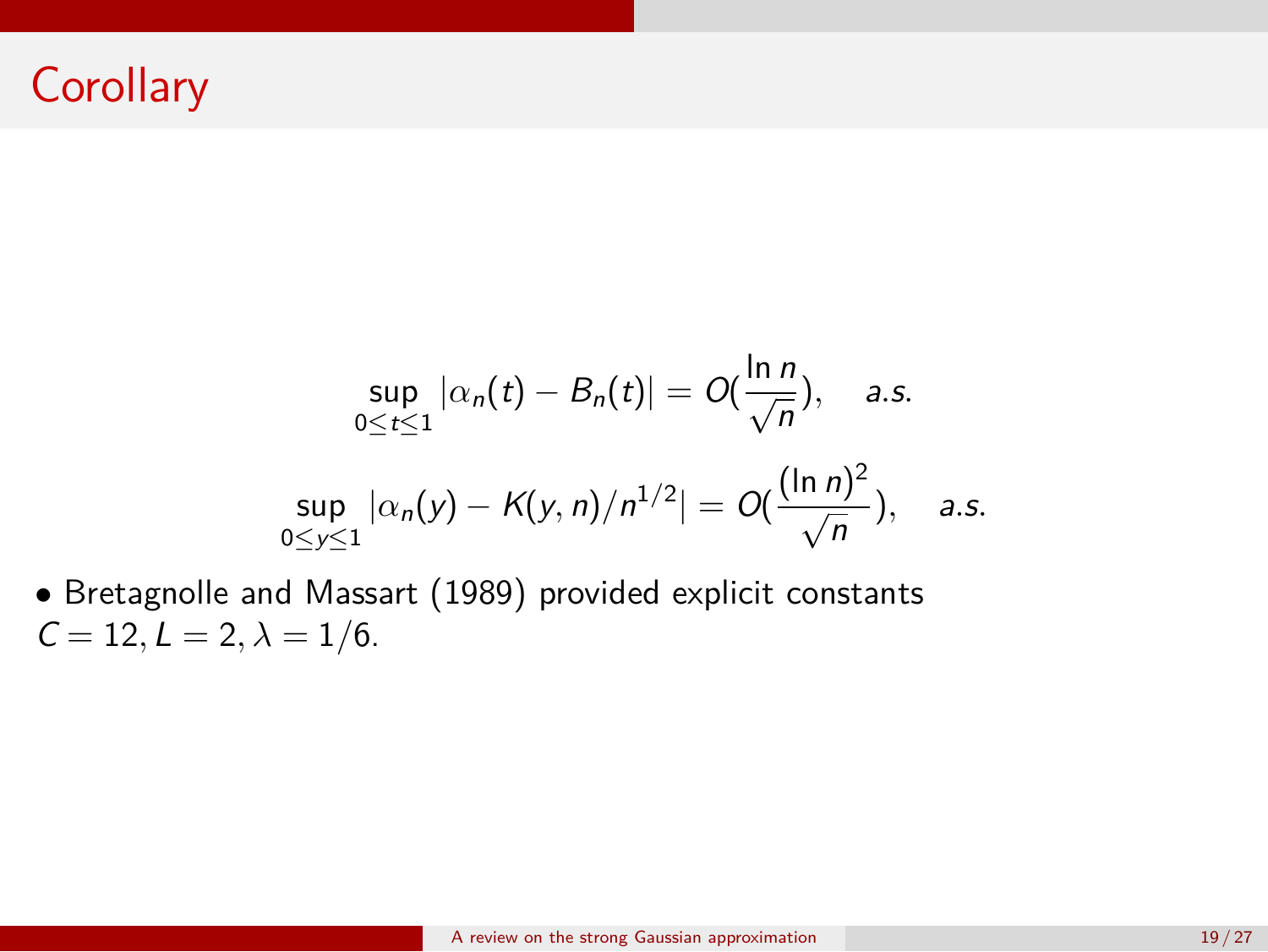# Results

*•* Weak limit theorems, as Donsker's invariance principle for the empirical distribution function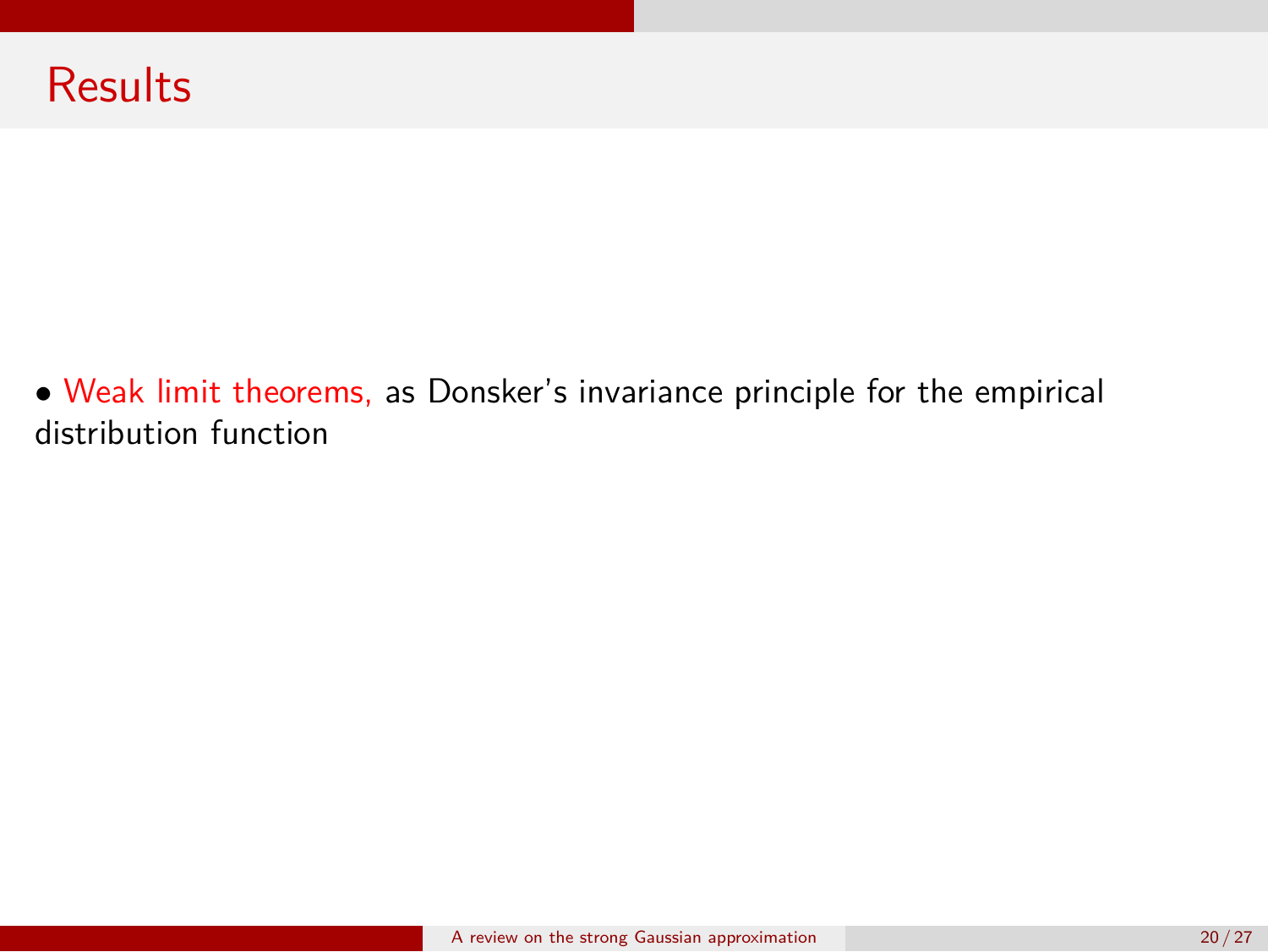# **Results**

*•* Weak limit theorems, as Donsker's invariance principle for the empirical distribution function

*•* Almost sure results, as the functional form of the law of the iterated logarithm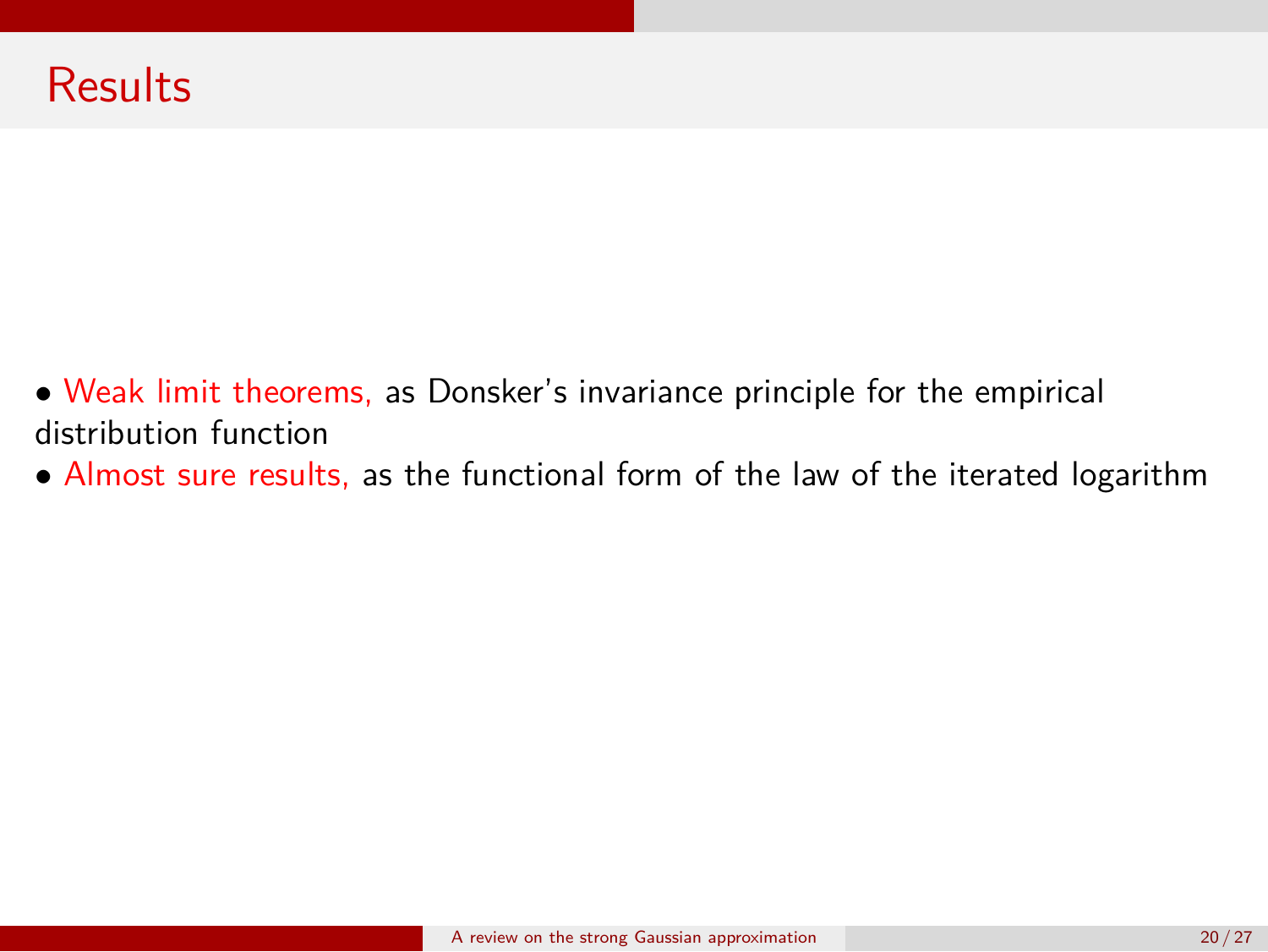## Results

*•* Weak limit theorems, as Donsker's invariance principle for the empirical distribution function

*•* Almost sure results, as the functional form of the law of the iterated logarithm

*•* From a statistical point of view, strong approximations with rates allow to

construct many statistical procedures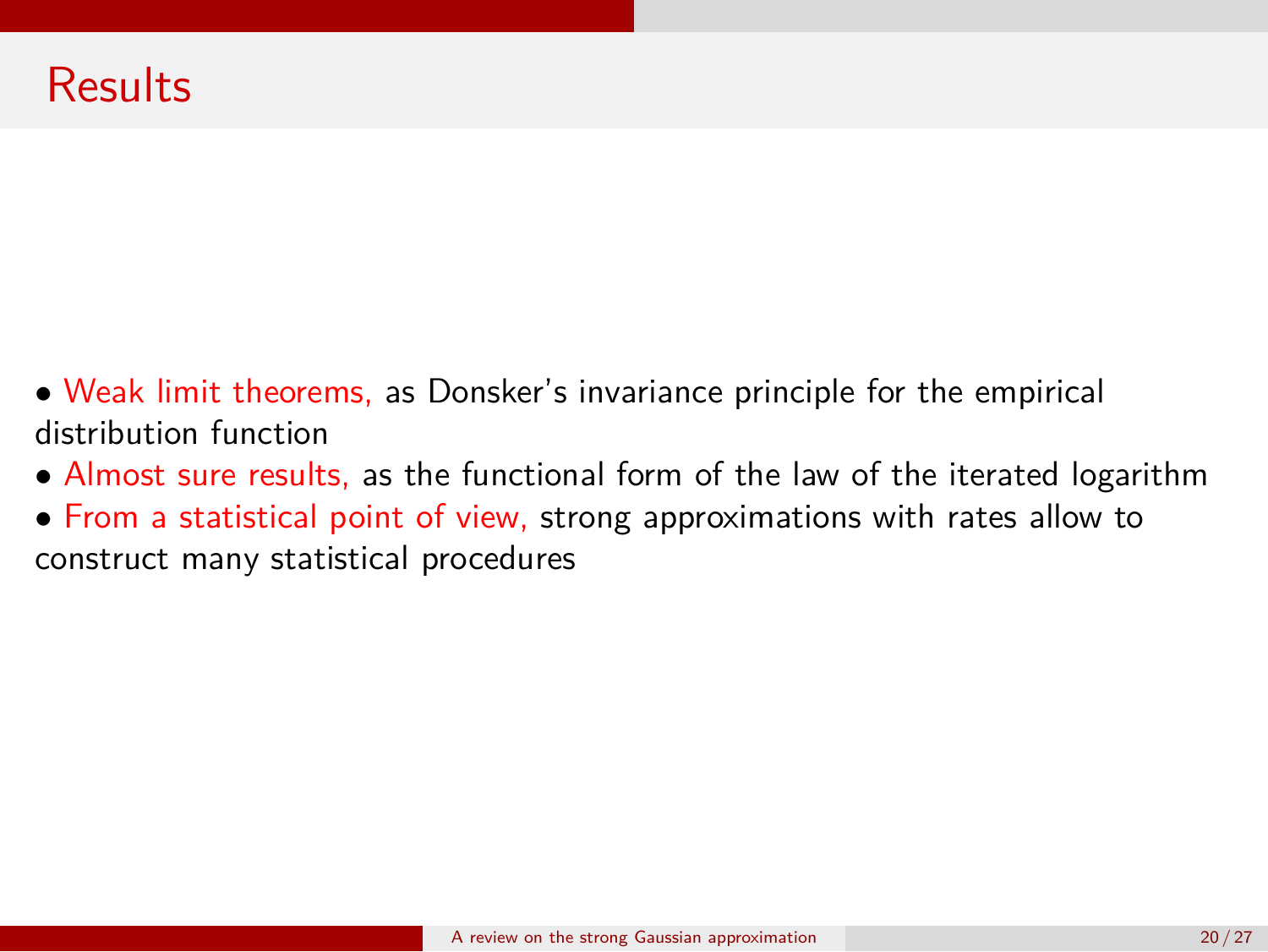### **Extensions**

- *•* Berkes and Philipp (1977) : Strong approximations for the empirical process with dependent data (strongly mixing),
- *•* Kuelbs (1973), J. Hoffman-Jorgensen-G. Pisier (1976), Garling (1976): higher dimensional Euclidean space or a Banach space
- *•* Random size partial sum
- *•* Csörgő , M. and Revesz , P. (1978). Strong approximation of the quantile process. Ann. Statist. 6 882–894

*•* Burke, Csörgő and Horváth (1981, 1988): Random censorship model strong approximation for the product-limit process  $Z_n(t) := \sqrt{n}[\hat{F}_n(t) - F(t)]$ .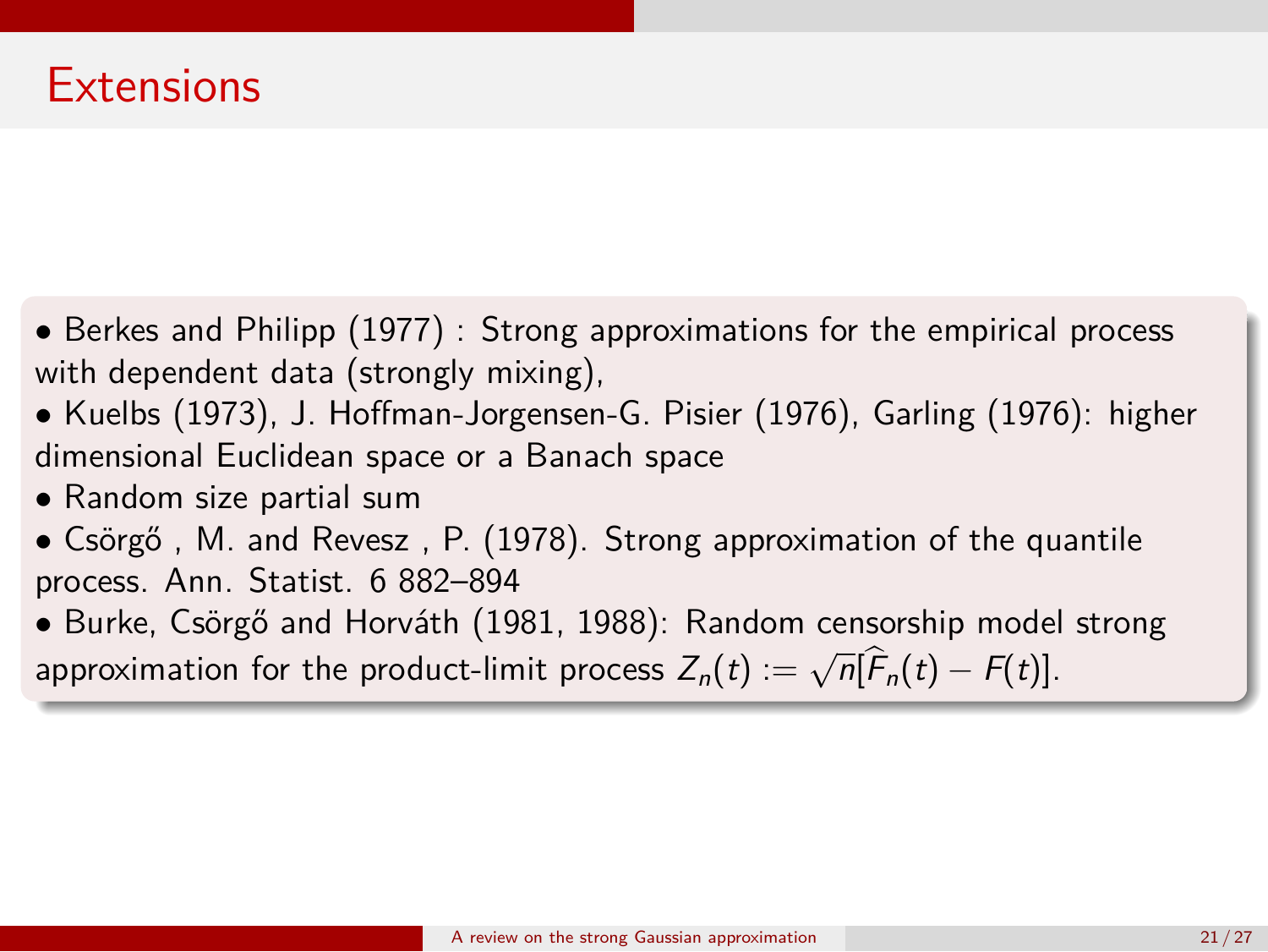# Applications

- *•* Nonparametric density estimation
- *•* nonparametric regression estimation
- *•* characteristic functions
- *•* mean residual lifetime processes
- *•* empiric total-time-on-test,
- *•* Lorenz, concentration, and related processes

can be approximated by appropriate Gaussian processes.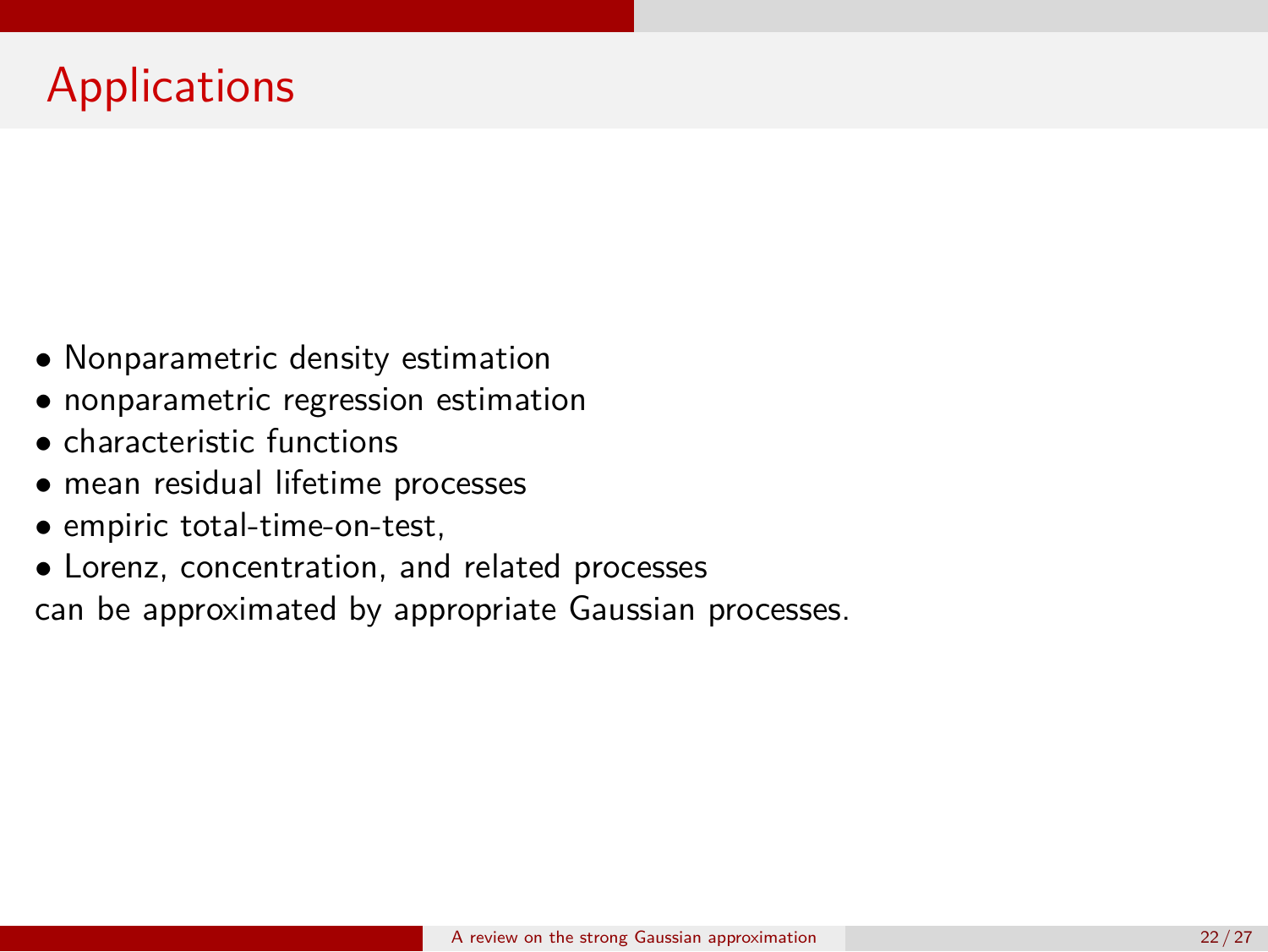# Application: Nonparametric density estimation

*•* Let *X*1*, . . . , X<sup>n</sup>* iid *f*, the kernel estimate *f<sup>n</sup>* of *f* introduced by Rosenblatt (1956) and defined by

$$
f_n(t)=\sum_{i=1}^n\frac{1}{nh_n}K(\frac{t-X_i}{h_n})=\frac{1}{h_n}\int_0^\infty K(\frac{t-s}{h_n})dF_n(s),
$$

*K* is a kernel function, and *h<sup>n</sup>* is a sequence of (positive) "bandwidths" tending to zero as  $n \to \infty$ .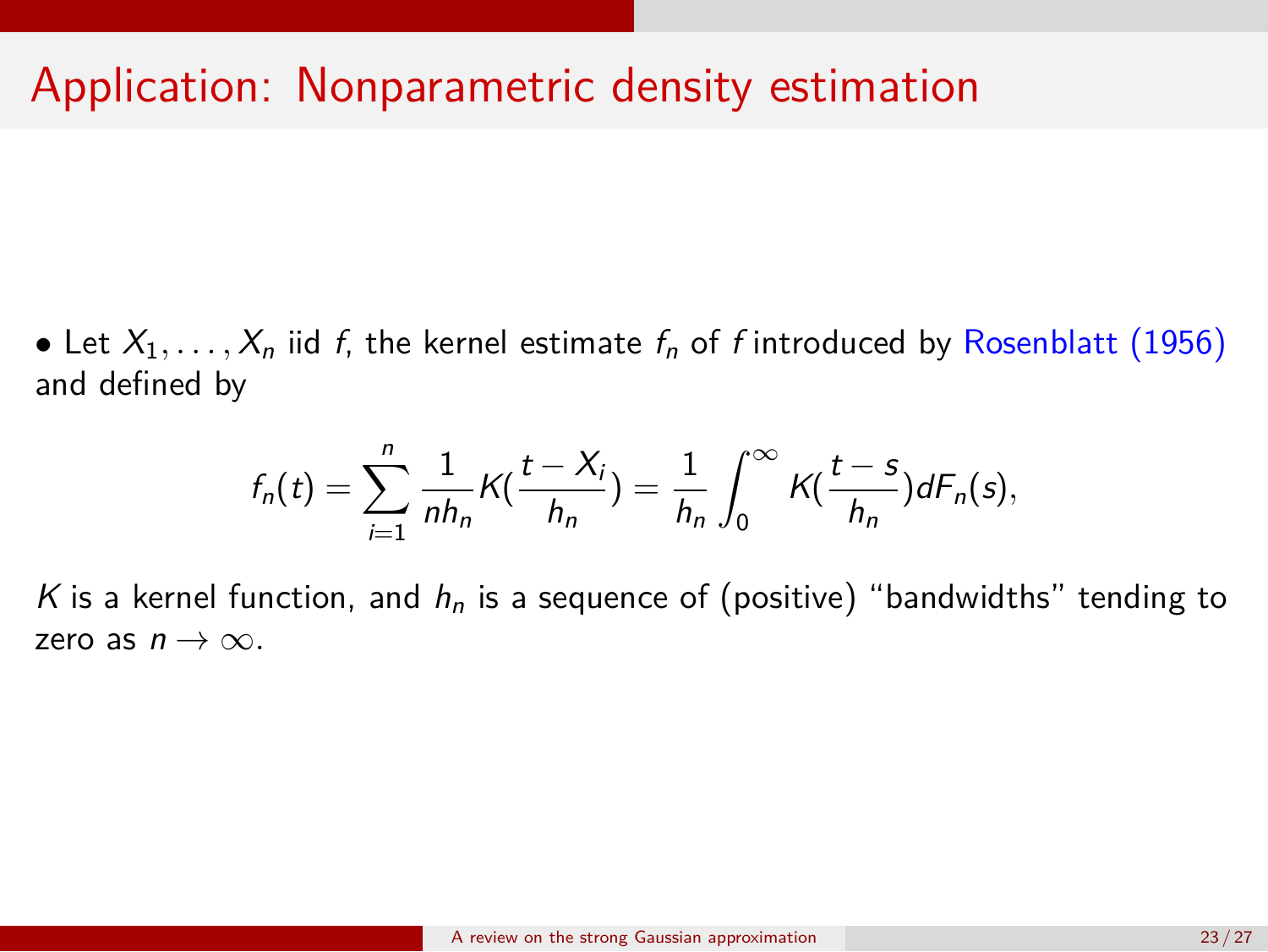### Application: Nonparametric density estimation

*•* Parzen (1962): consistent estimator

*•* Nadaraya (1965), Schuster (1969) and Van Ryzin (1969): The weak and strong uniform consistency properties of *fn*. Condition placed on the bandwidth for  $\textsf{strong uniform consistency}$  include  $\sum \exp(-cn{h_n}^2)<\infty$  for all positive  $c$ .

*•* Bickel and Rosenblatt (1971) : strong approximation( Brillinger (1969)) predate the development of the KMT approximation,

*•* Revesz (1976b) and Rosenblatt (1976) used the KMT approximation to derive asymptotically distribution-free confidence bands for the expected value of  $f_n(x)$ , improving on the earlier results of Bickel Rosenblatt.

*•* Silverman (1978): strong uniform consistency for *f<sup>n</sup> − f* using the KMT approximation. weak condition

$$
\frac{\log n}{nh_n}\longrightarrow 0 \quad as \quad n\longrightarrow\infty
$$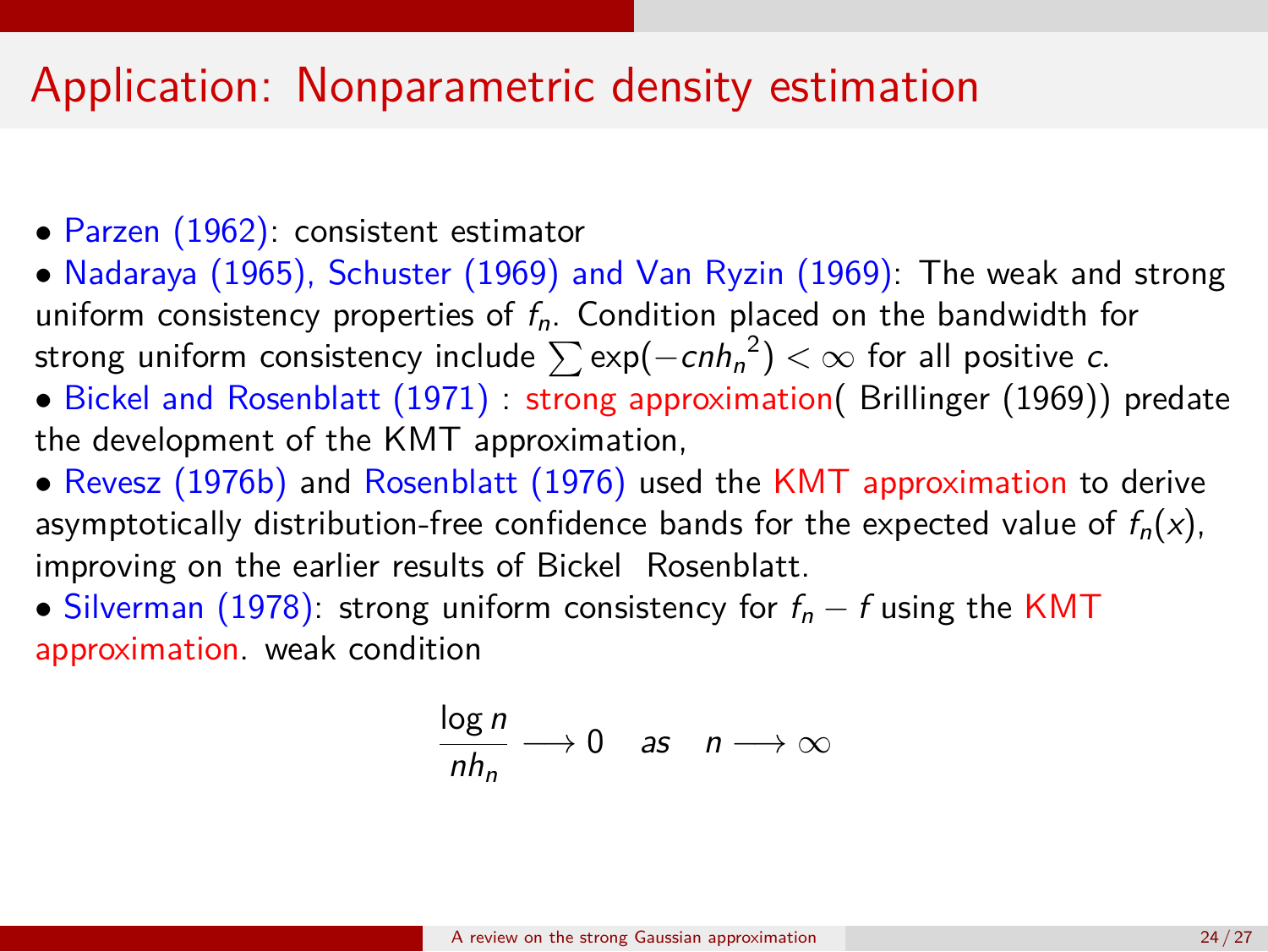# Nonparametric density estimation

$$
f_n(t) - Ef_n(t) = \frac{1}{h_n} \int K(\frac{t-s}{h_n}) d[F_n(x) - F(x)]
$$
  

$$
= \frac{1}{h_n} \int [Fn(x) - F(x)] dK(\frac{t-s}{h_n})
$$
  

$$
\stackrel{a.s.}{=} -\frac{1}{\sqrt{n}} \int_0^\infty B_n(F(x)) dK(\frac{t-s}{h_n}) + O\left(\frac{\log n}{nh_n}\right)
$$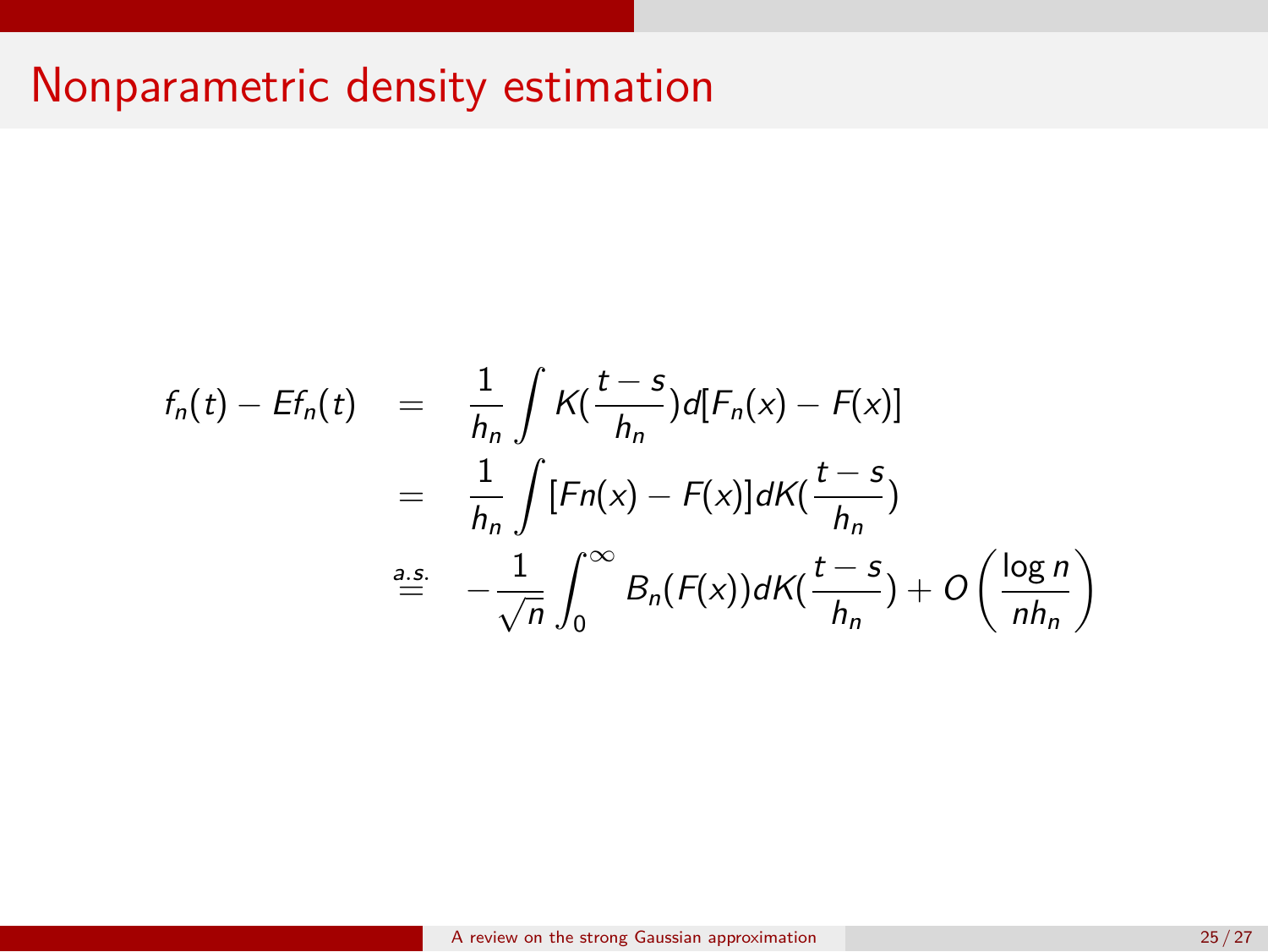## Random Censorship Model

*•* Blum and Susarla (1980):

$$
f_n(t) = \frac{1}{h_n} \int_0^\infty K(\frac{t-s}{h_n}) d\widehat{F}_n(s), \tag{1}
$$

*•* The properties of the kernel estimator *f<sup>n</sup>* have been examined by Blum and Susarla (1980), Földes, Rejtö and Winter (1981) and Mielniczuk (1986), among others.

*•* Zhang (1998) established the strong uniform consistency for *f<sup>n</sup> − f* using the strong approximation technique developed by Burke, Csörgő and Horváth (1981, 1988) for the product-limit process  $Z_n(t) := \sqrt{n}[\hat{F}_n(t) - F(t)]$ .